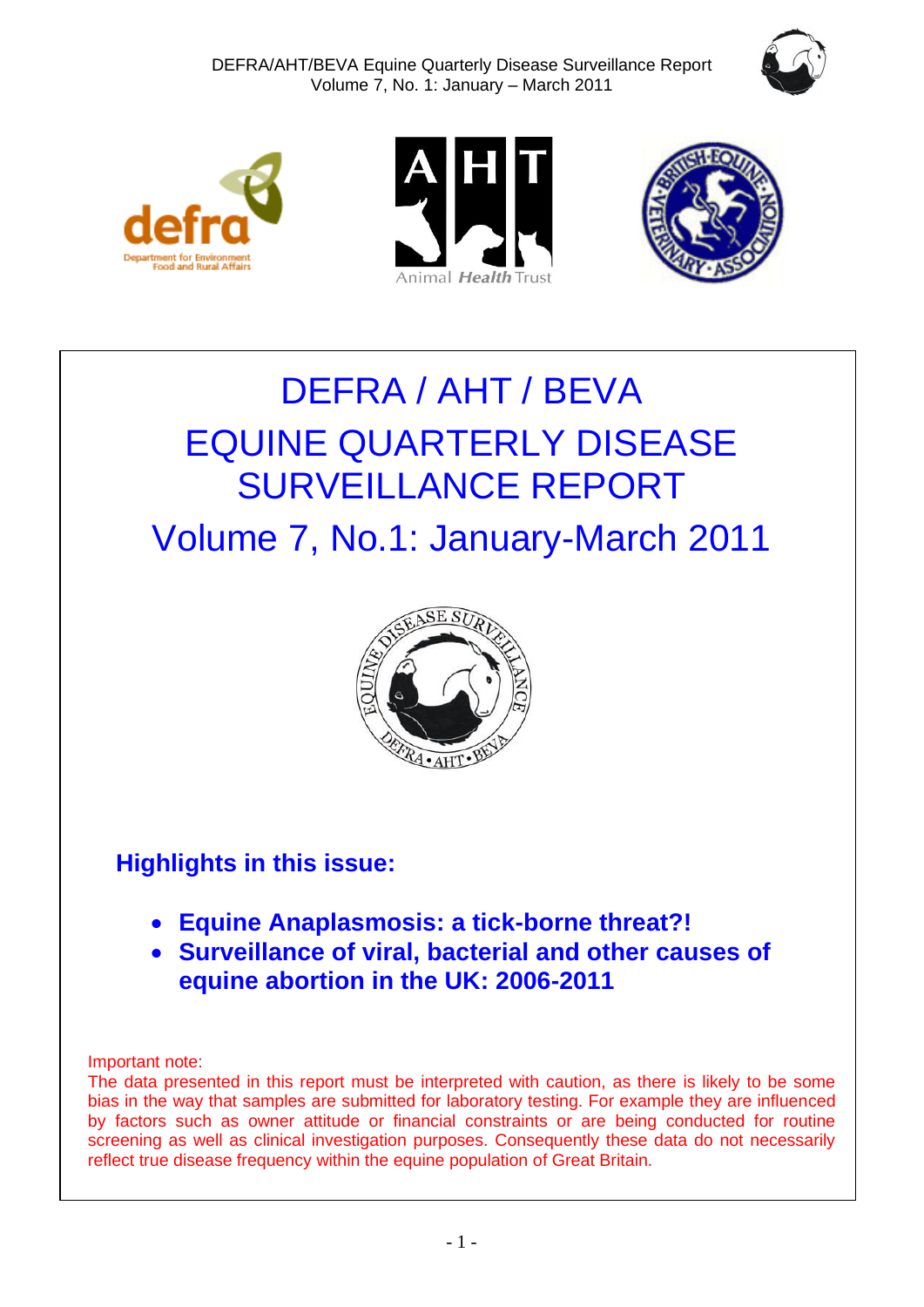

# **TABLE OF CONTENTS**

| <b>INTRODUCTION</b>                                                                                                                                              | 3                                      |
|------------------------------------------------------------------------------------------------------------------------------------------------------------------|----------------------------------------|
| <b>VIROLOGY DISEASE REPORT FOR THE FIRST QUARTER OF 2011</b>                                                                                                     | $\overline{\mathbf{8}}$                |
| <b>VIROLOGICAL DIAGNOSES FOR THE FIRST QUARTER OF 2011</b>                                                                                                       | 10                                     |
| <b>FOCUS ARTICLE: SURVEILLANCE OF CAUSES OF ABORTION IN THE UK 2006-2011</b>                                                                                     | 11                                     |
| <b>BACTERIOLOGY DISEASE REPORT FOR THE FIRST QUARTER 2011</b>                                                                                                    | <u> 15</u>                             |
| <b>TOXIC AND PARASITIC DISEASE REPORT FOR THE FIRST QUARTER 2011</b>                                                                                             | 16                                     |
| <b>FOCUS ARTICLE: EQUINE ANAPLASMOSIS: A TICK-BORNE THREAT?</b>                                                                                                  | 18                                     |
| REPORT ON POST-MORTEM EXAMINATIONS FOR THE FIRST QUARTER 2011                                                                                                    | 22                                     |
| <b>EAST ANGLIA</b><br><b>HOME COUNTIES</b><br><b>SOUTH WEST</b><br><b>NORTHERN ENGLAND</b><br><b>WEST MIDLANDS</b><br><b>SCOTLAND</b><br><b>NORTHERN IRELAND</b> | 22<br>22<br>23<br>23<br>24<br>24<br>24 |
| <b>ACKNOWLEDGEMENTS</b>                                                                                                                                          | 25                                     |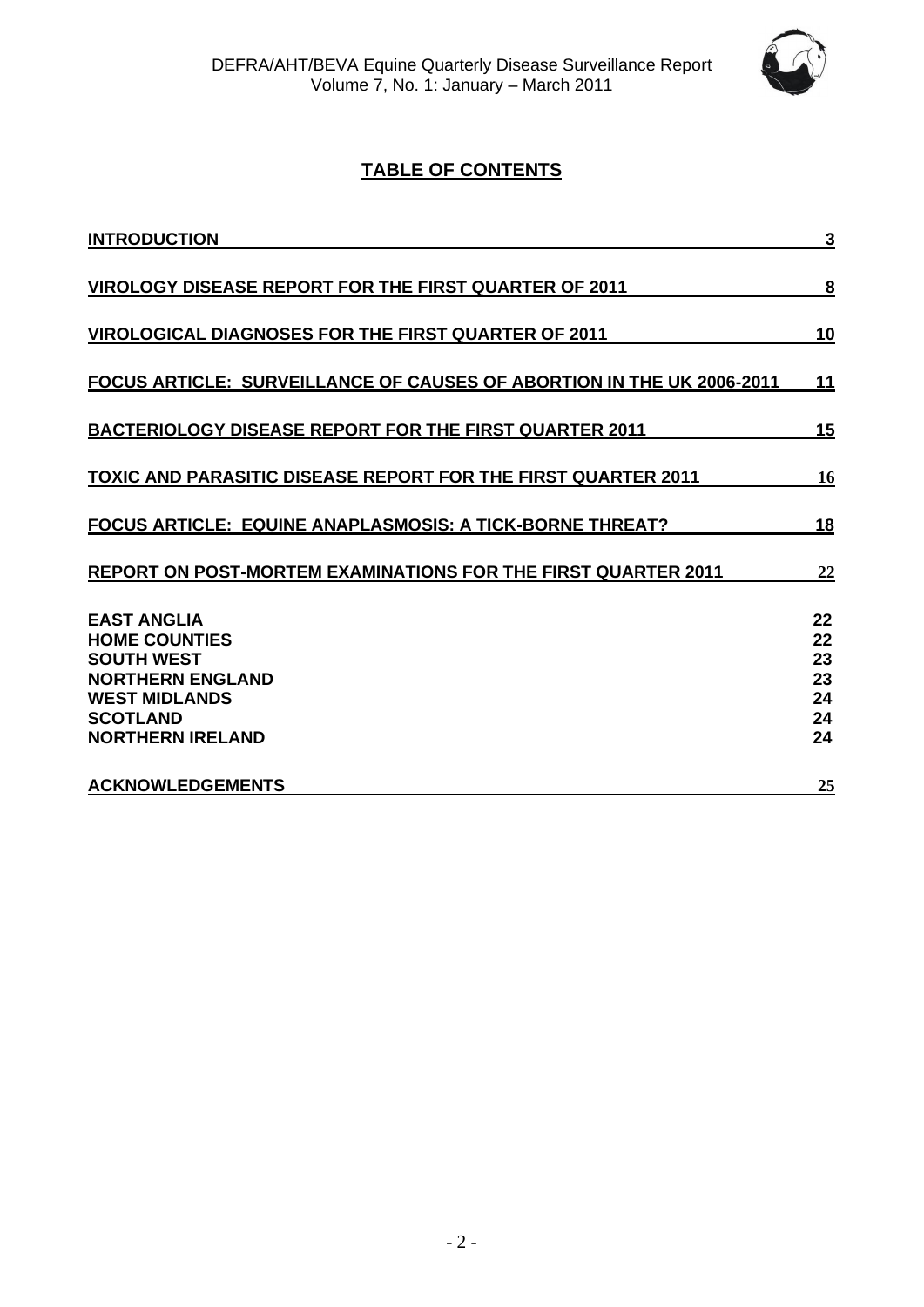

# **Introduction**

<span id="page-2-0"></span>Welcome to the first quarterly equine disease surveillance report for 2011 produced by Department of Environment, Food and Rural Affairs (Defra), British Equine Veterinary Association (BEVA) and the Animal Health Trust (AHT). Regular readers will be aware that this report collates equine disease data arising from multiple diagnostic laboratories and veterinary practices throughout the United Kingdom giving a unique insight into equine disease occurrence on a national scale.

## **Defra news**

Animal Health and the Veterinary Laboratories Agency (VLA) merged on 1 April 2011 to create the Animal Health and Veterinary Laboratories Agency (AHVLA). Both agencies work to combat animal diseases, and bringing together their services, expertise and scientific capability will create a stronger organisation capable of providing a range of vital services to the livestock farming industry and related sectors. Importantly, the merger will increase the resilience of the combined agency's operations in a difficult financial climate. Joining the two organisations creates new and wider opportunities to identify more cost effective, flexible and robust ways of working. AHVLA will work across Great Britain on behalf of Defra, the Welsh Assembly Government, and the Scottish Government. It will also have some UK functions and many international roles ‐ for example as the international reference laboratory for important farm animal diseases such as avian influenza, bovine tuberculosis, classical swine fever and TSEs. For more information, [click](http://www.defra.gov.uk/ahvla/files/110331-AHVLA-News-Release-Issue-Version.pdf)  [here.](http://www.defra.gov.uk/ahvla/files/110331-AHVLA-News-Release-Issue-Version.pdf)

A new Animal Health and Welfare Board for England will bring experts including farmers, veterinarians, welfare experts and others from outside Government together with the Chief Veterinary Officer and civil servants to make direct policy recommendations on policy affecting the health and welfare of all kept animals such as farm animals, horses and pets. For more information, [click here.](http://www.defra.gov.uk/news/2011/04/26/responsibility-animal-health/)

A new AHS Regulations and Control Strategy are in the final drafting stages and going through a process of scrutiny. Defra hopes to publish this summer.

Following the three cases of EIA in 2010, Defra published epidemiological reports which detail how the cases were handled in Northumberland [click here](http://archive.defra.gov.uk/foodfarm/farmanimal/diseases/atoz/documents/eia-northumberland.pdf) and Devon [click here.](http://archive.defra.gov.uk/foodfarm/farmanimal/diseases/atoz/documents/eia-devon.pdf) Defra also published a lessons learnt [click here](http://archive.defra.gov.uk/foodfarm/farmanimal/diseases/atoz/documents/eia-lessons-learned.pdf) which confirmed that the current outbreak response models are fit for purpose but highlighted some areas for improvement. It also identified some issues associated with operational response to equine diseases and the trade in horses that would improve preparedness for future equine disease outbreaks and highlighted a number of areas where communication could be improved.

Olympics 2012 - Defra and AHVLA are working closely with LOCOG on contingency plans and standard operating procedures for the 2012 Olympics and Paralympics.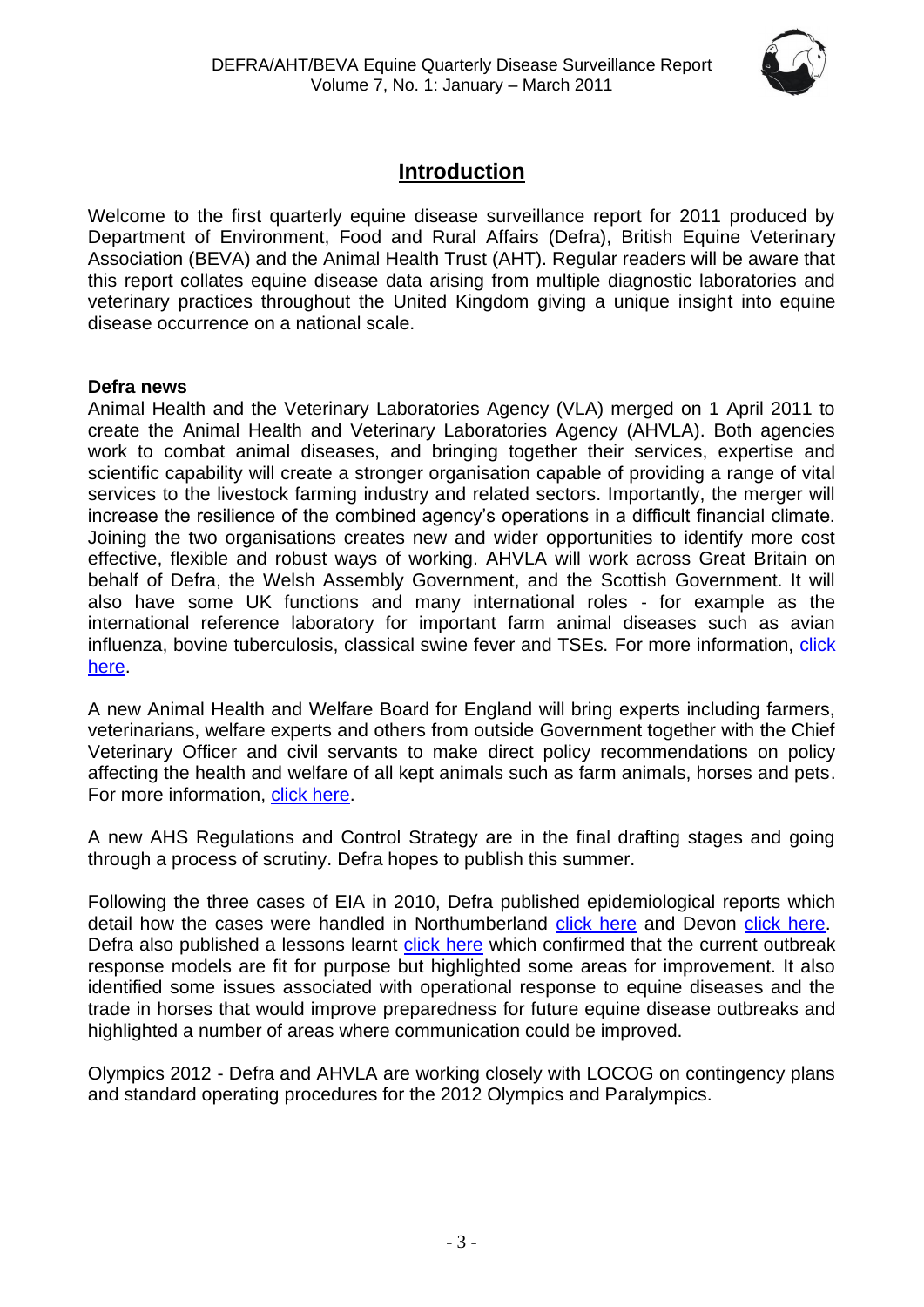

#### **National disease occurrence**

#### Equine Herpesvirus-1 (EHV-1)

Several outbreaks of EHV-1 causing abortion or paralytic disease have been reported in the United Kingdom this quarter. In addition to these outbreaks, which are outlined in the Virological Diagnoses for the First Quarter 2011 of this report, on 4<sup>th</sup> April 2011 two single cases of EHV-1 abortion were confirmed in a vaccinated Thoroughbred mare in Norfolk and a non-vaccinated Thoroughbred mare in Surrey respectively. EHV-1 infection was confirmed by PCR on fetal tissues and placenta performed at the Animal Health Trust, Newmarket. The abortion in Surrey was the second abortion among 4 pregnant mares grouped together with 4 further pregnant mares due to foal separately. Disease control measures in accordance with the Horserace Betting Levy Board Code of Practice have been implemented among the remaining foaling mares. Another two cases of EHV-1 abortion were confirmed on 28th April in non-vaccinated Warmblood mares on one premise in Fife, Scotland. The diagnoses were confirmed by PCR at the Animal Health Trust. To date three mares among 13 on the premises have aborted, with one abortion not investigated. Following an outbreak of EHV-1 causing neurological disease and multiple abortions on a stud in Oxfordshire in January, another mare that was in contact with one of the mares that aborted in January subsequently aborted on the same premises at the beginning of April 2011, and EHV-1 infection was confirmed as the cause of that abortion on the basis of positive PCR in mixed fetal tissues. All necessary precautions were taken and the HBLB Codes of Practice were followed.

#### **International disease occurrence**

#### Equine Herpesvirus-1 (EHV-1) neurological disease

As of 19<sup>th</sup> May 2011, cases/outbreaks of equine herpesvirus-1 neurological disease or myeloencephalopathy (EHM) have been reported from a number of Western states in the US. Outbreaks of neurological disease, presumed though not in the majority of instances yet confirmed to be EHM, have been reported in California, Colorado, Idaho, Utah, Nevada, Washington State, New Mexico, Arizona, and Oregon. It is known that at least 7 severely affected horses have been euthanased. Based on initial epidemiological investigation, there is a history of affected horses having attended the National Cutting Horse Association's Western National Championships in Ogden, Utah, that was held between April 28<sup>th</sup> and May 8<sup>th</sup> 2011, where it would appear spread of EHV-1 took place. Many of the horses that competed at the National Championships in Ogden subsequently competed at a Cutting Horse show in Bakersfield, California where several animals became ill during that event. At this time, while the number of affected states involved in the current disease event has not been fully determined, reports of clinical cases of neurological disease have only come from Western states in the US. It should also be emphasised that the cases of neurological disease have so far been restricted to Quarter horses. There is very little evidence that horses from states east of the Mississippi River competed in the Cutting Horse events at Ogden or Bakersfield. At this time, the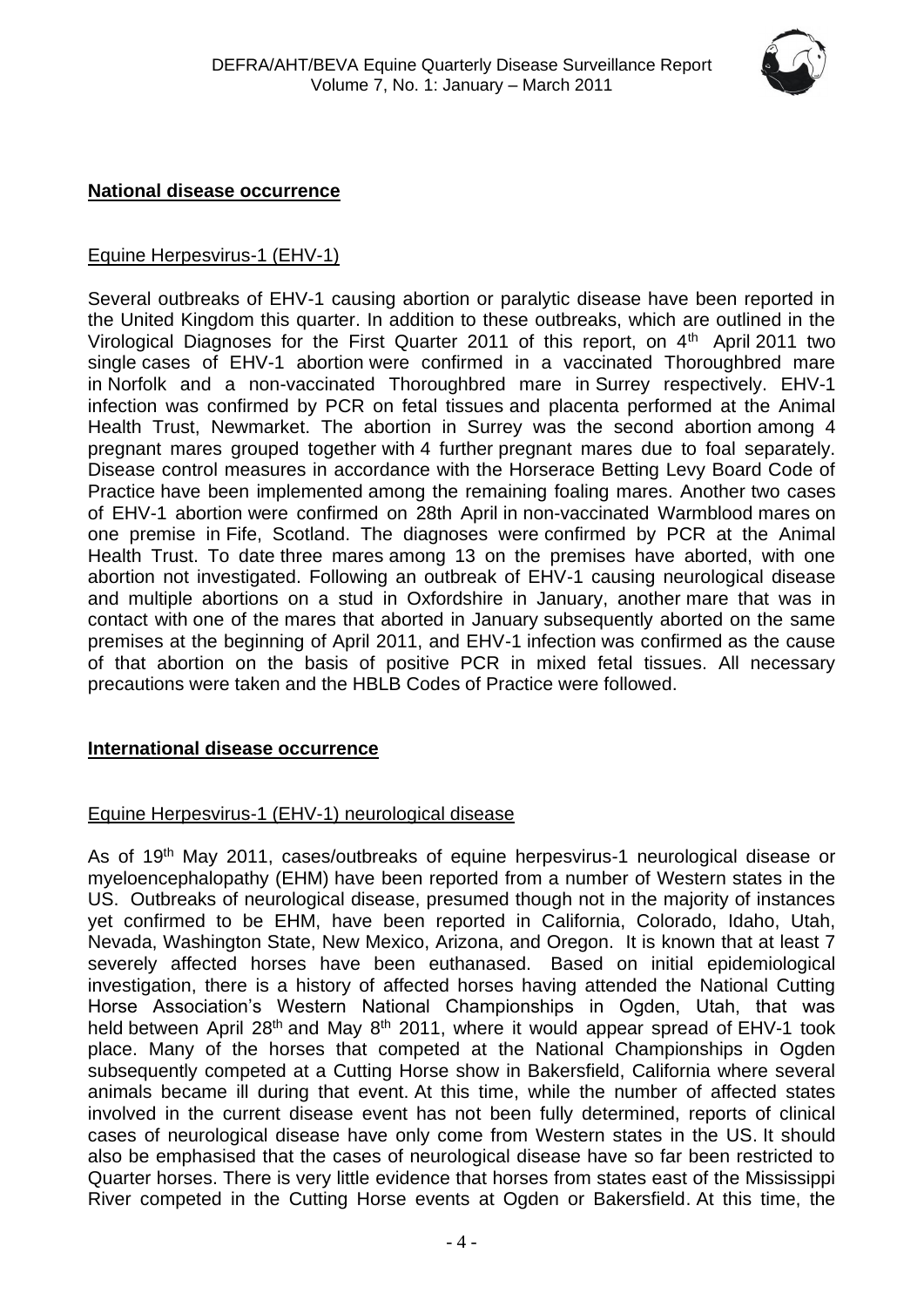

number of cases of confirmed EHM though limited is increasing. At least 11 equine EHV-1 isolates are of a neuropathogenic genotype. At the request of the American Horse Council and the American Association of Equine Practitioners, the US government veterinary services (USDA, APHIS, VS) has assumed responsibility for obtaining, compiling and disseminating information on numbers of outbreaks and cases of confirmed/suspect EHM from all states. It is expected more definitive information on the geographic extent of this disease event will be available very shortly. In view of the seriousness of the current disease situation, various Cutting Horse events/shows have been cancelled for the time being in an effort to restrict the risk of possible further spread of the infection. For more information about this outbreak, [click here](http://www.kyagr.com/statevet/equine) and [here.](http://www.horsetalk.co.nz/news/2011/05/188.shtml)

# Contagious Equine Metritis (CEM)

An imported stallion was released from post-arrival quarantine in the State Quarantine Station in Johannesburg, South Africa on 22nd February 2011 and went directly to a private equine semen collection and embryo transfer centre where semen was collected from the stallion for artificial insemination of mares for embryo transfer. A total of eight mares were inseminated with semen collected from the stallion and at the time of embryo collection mucoid fluid was obtained during the embryo flushing procedure. Swabs were collected from the stallion and one of the mares and submitted to a private laboratory (IDEXX Laboratory, Johannesburg) for bacteriological examination which revealed colonies suspicious of *Taylorella equigenitalis and* which also conformed to the biochemical characteristics of *Taylorella equigenitalis*. The isolates were sent for confirmation to the OIE CEMO Reference Laboratory at the Animal Health and Veterinary Laboratories Agency, Bury St Edmunds, UK. The isolate was subsequently confirmed as being *Taylorella equigenitalis*. Trace forward investigations, laboratory testing and treatment are ongoing and South Africa intends to eradicate this disease. For more information about this outbreak, [click here.](http://web.oie.int/wahis/public.php?page=single_report&pop=1&reportid=10553)

As previously reported, on 12th July 2010 CEM was reported in Evora, Portugal. This outbreak is resolved as of 14<sup>th</sup> March 2011. The treatment of the affected animals was determined according to an official protocol. The biosecurity measures were increased in the holding and only artificial insemination was used. All the susceptible animals were tested with negative results, and another 287 animals were tested with negative results during routine surveillance in 2010 in the country. For more information about this outbreak, [click here.](http://www.respe.net/alerteall)

As of 25th February 2011 CEM was reported in a 15 year-old French Trotter mare in Eure, France. The mare was diagnosed by means of culture from a uterine swab. No further horses have been reported on the premises. For more information about this outbreak, [click here.](http://www.respe.net/alerteall)

## African Horse Sickness (AHS)

Five outbreaks of clinical AHS have been reported this quarter in the area of the town of Mamre, City of Cape Town Local Municipality in Western Cape Province, South Africa. The outbreaks occurred in the surveillance zone of South Africa's African horse sickness control zone and nine horses were affected of which eight died. Several horses in the area were vaccinated against AHS during December 2010. As of 24<sup>th</sup> May the situation is as follows: 26 further outbreaks have been reported in the same area in the last two months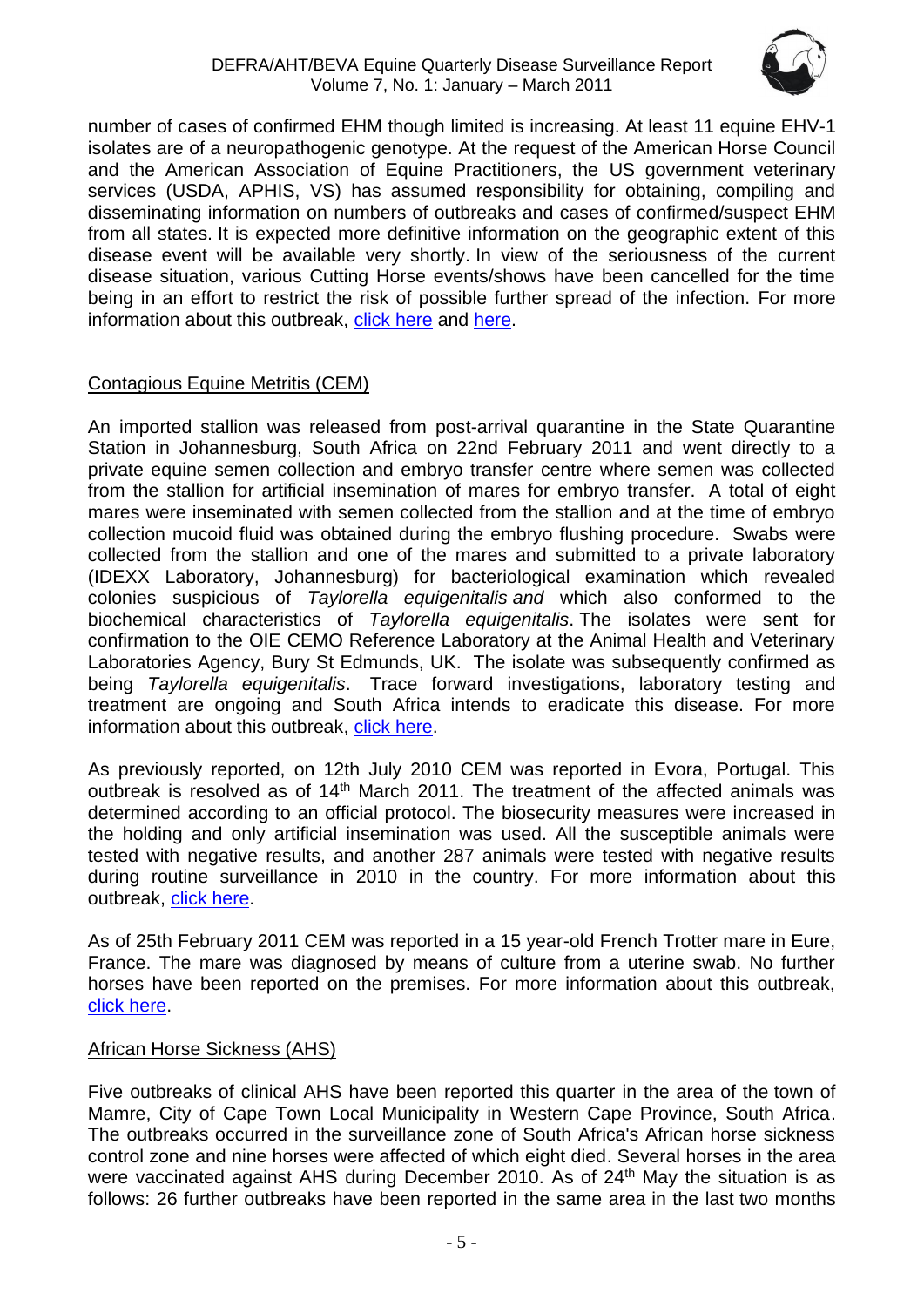

with 42 fatal cases among 597 susceptible horses in total on these premises. Diagnosis was made by RT-PCR by the Agricultural Research Council-Onderstepoort Veterinary Institute OIE Reference Laboratory. Disease control measures are still in place and 352 horses have been vaccinated. For more information about these outbreaks, [click here.](http://web.oie.int/wahis/public.php?page=single_report&pop=1&reportid=10591)

# Equine Infectious Anaemia (EIA)

Following the 22 outbreaks seen in Germany in 2010, the number of ongoing EIA outbreaks had declined to five by the end of first quarter of 2011. This included one new EIA outbreak, which was identified on 1<sup>st</sup> March 2011 in the administrative district of Rottweil in the Federal State of Baden-Württemberg. Two positive cases were reported on a premises with pleasure horses. The affected horses were euthanased and the premises have been quarantined. There is no apparent epidemiological link between this outbreak and the illegal movements of affected horses from Romania into Germany, which was the case for the majority of the other outbreaks seen in or since 2010. Another EIA outbreak which was identified on 12<sup>th</sup> May 2011 in Sundern (Sauerland), Hochsauerlandkreis, Nordrhein-Westfalen involving a single positive horse has been linked to the illegal movement of horses in 2010. The affected horse has been euthanased and the premises have been quarantined. For more information about these outbreaks, [click here.](http://web.oie.int/wahis/public.php?page=single_report&pop=1&reportid=10571)

As reported by d'Epidémio-Surveillance en Pathologie Equine (RESPE) on 20<sup>th</sup> January 2011 following a report from the Ministère de l'Alimentation, de l'Agriculture et de la Pêche (France), EIA has been reported in Hadju-Bihar, Hungary. Following the screening of 700 horses under an epidemiological investigation for EIA, one horse tested positive and has subsequently been euthanased. Another EIA outbreak in Hungary has been reported by RESPE on 3rd February 2011 with EIA confirmed in a single horse in Gyõr-Moson-Sopron, Hungary, following the screening of 400 horses under an epidemiological investigation for EIA. All horses except for one horse tested negative. The positive horse, which was standing on premises with another 10 horses, has subsequently been euthanased. Restrictions have been placed on the affected premises. For more information on these outbreaks, [click here.](http://www.respe.net/alerteall)

Two horses were confirmed positive for EIA on a premise in northeast Missouri, USA in this quarter. The first case was a Belgian horse that was quarantined upon confirmation of infection and subsequently euthanased. Testing of the remaining horses on the premises turned up a second seropositive animal, which was also euthanased. State animal health officials tested 696 other horses in the vicinity of the affected farm of which a number had contact with the 2 infected animals but found no additional cases of infection. The source of virus for the two cases of EIA has not been determined.

On 16th March 2011, a single horse in Miyazaki Prefecture, Kyushu, southern Japan, was confirmed to be positive for EIA with AGID by the National Institute of Animal Health (also OIE Reference Laboratory). Another outbreak involving 5 positive horses in a susceptible population of 110 in contact horses was confirmed on 15th April in Miyazaki Prefecture, Toimisaki, Kusima City, southern Japan. The five affected animals were detected as a result of the epidemiological survey and were part of the wild flock of animals related to the first outbreak in Miyazaki prefecture. Regarding the first outbreak in Miyazaki prefecture, the other 41 horses kept in the same farm were tested negative on 5th April 2011. All affected horses have been euthanased and the epidemiological survey is continuing. For more information on these outbreaks, [click here.](http://web.oie.int/wahis/public.php?page=single_report&pop=1&reportid=10485)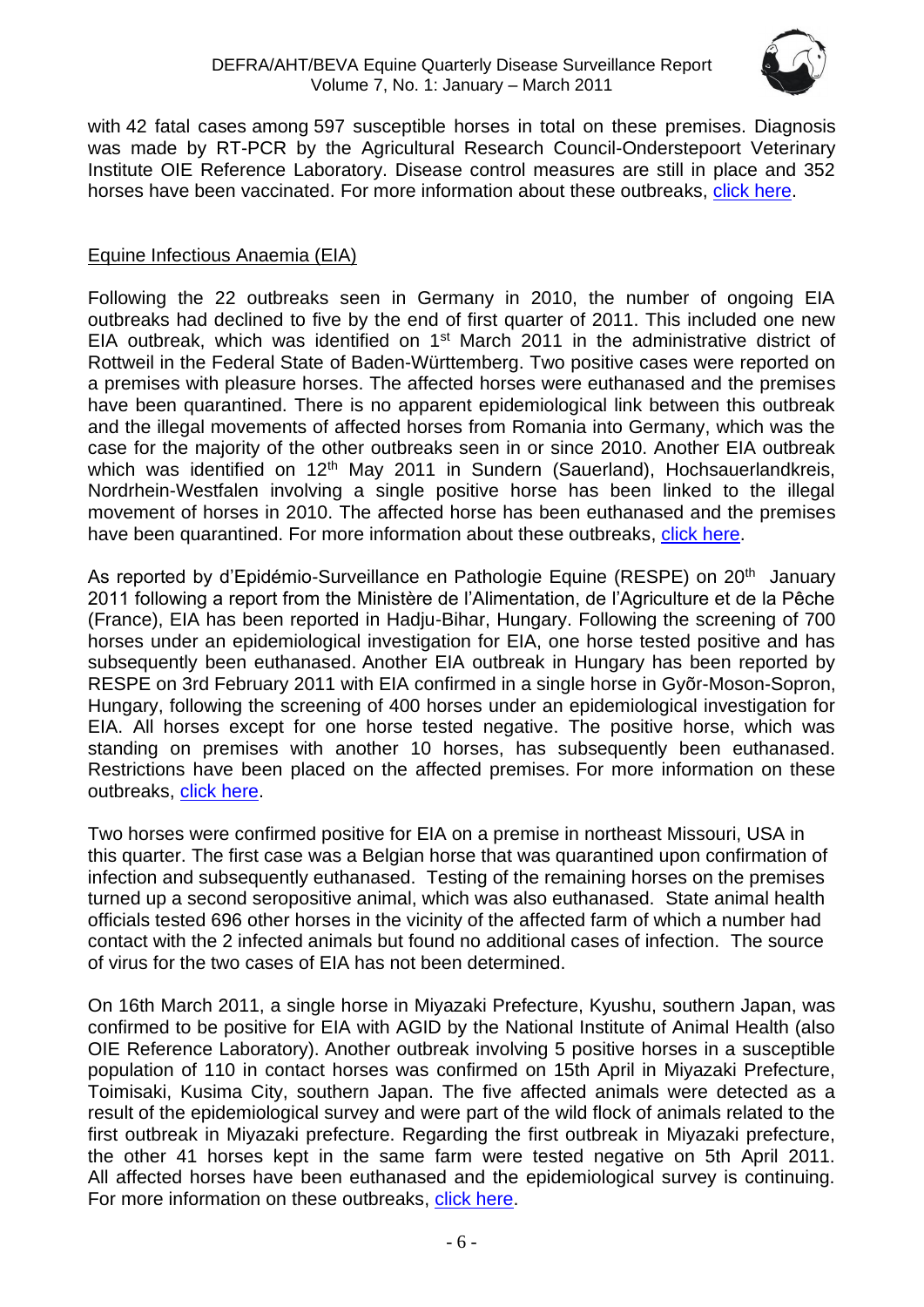

On 29th March 2011 the RESPE reported an EIA outbreak in the province of Comitat de Karlovac, Croatia, which was confirmed by serology on 17th March 2011. One horse was affected and no other horses were resident on the premises. It is not clear whether the affected horse has been euthanased but restrictions are in place. On 8th April 2011, RESPE, following notification by the French Ministry of Food, Agriculture and Fisheries, reported an EIA outbreak in the province of Comitat de Primorje-Gorski Kotar, Croatia, which was confirmed by serology on 28th March 2011. One horse was affected and two other horses were resident on the premises. It is not clear whether the affected horse has been euthanased but restrictions are in place. For more information on these outbreaks, [click here.](http://www.respe.net/alerteall)

# Equine Piroplasmosis (EP)

Regarding the equine piroplasmosis (EP) outbreaks in the US.Tracing and testing of horses for serologic evidence of *Theileria equi* (*T. equi*) or *Babesia caballi* (*B. caballi*) infection has continued through the first quarter of 2011. It is estimated that approximately 100,000 horses resident in the USA have been tested since late 2009. Since November 2009, a total of 74 horses, independent of the number found seropositive on the index premises in Texas, tested antibody positive in the c-ELISA, the vast majority for antibodies to T. equi. Most of the seropositive animals identified were racehorses belonging to the Quarter Horse breed; these were located in 18 states. A significant percentage of these horses had originally been imported into the USA, many from countries known to be endemic for EP. EP testing of horses to compete in sanctioned horseracing events is currently required by the following states: New Mexico, Texas, Oklahoma, Colorado, Iowa, Louisiana, Arkansas, Florida, Kentucky, Minnesota, and Indiana. Epidemiological tracing and investigation of seropositive horses suggested that transmission of infection was in the vast majority of cases by iatrogenic means. Infected horses are either managed under state imposed quarantine, have been euthanized, or otherwise, enrolled in an experimental treatment study.

On 16th February 2011 the OIE has reported the first occurrence of Equine Piroplasmosis in Zeeland, the Netherlands. Following an epidemiological survey conducted on the prevalence of EP in the Netherlands 300 horses were screened and 7 tested positive by indirect fluorescent antibody (IFA) test in August 2010. The outbreak was resolved on 9th September 2010.

On 7th March 2011 an abortion associated with *B. caballi* was reported in Ireland. A mare that had been living previously in France and was known to be seropositive to *B. caballi*, aborted her pregnancy in Ireland. The fetus was found to be PCR positive for *B. caballi* on post mortem examination and there was no evidence found of any other cause of the abortion.

## West Nile Virus (WNV)

As of 12th May 2011 the first case of West Nile Virus encephalitis for this year has been recorded in the USA. The horse was located in Southeast Georgia. Because of the unseasonal heavy rainfall experienced in many states aside from the Southwest, it is anticipated the mosquito and tick season will start earlier and activity will be greater than in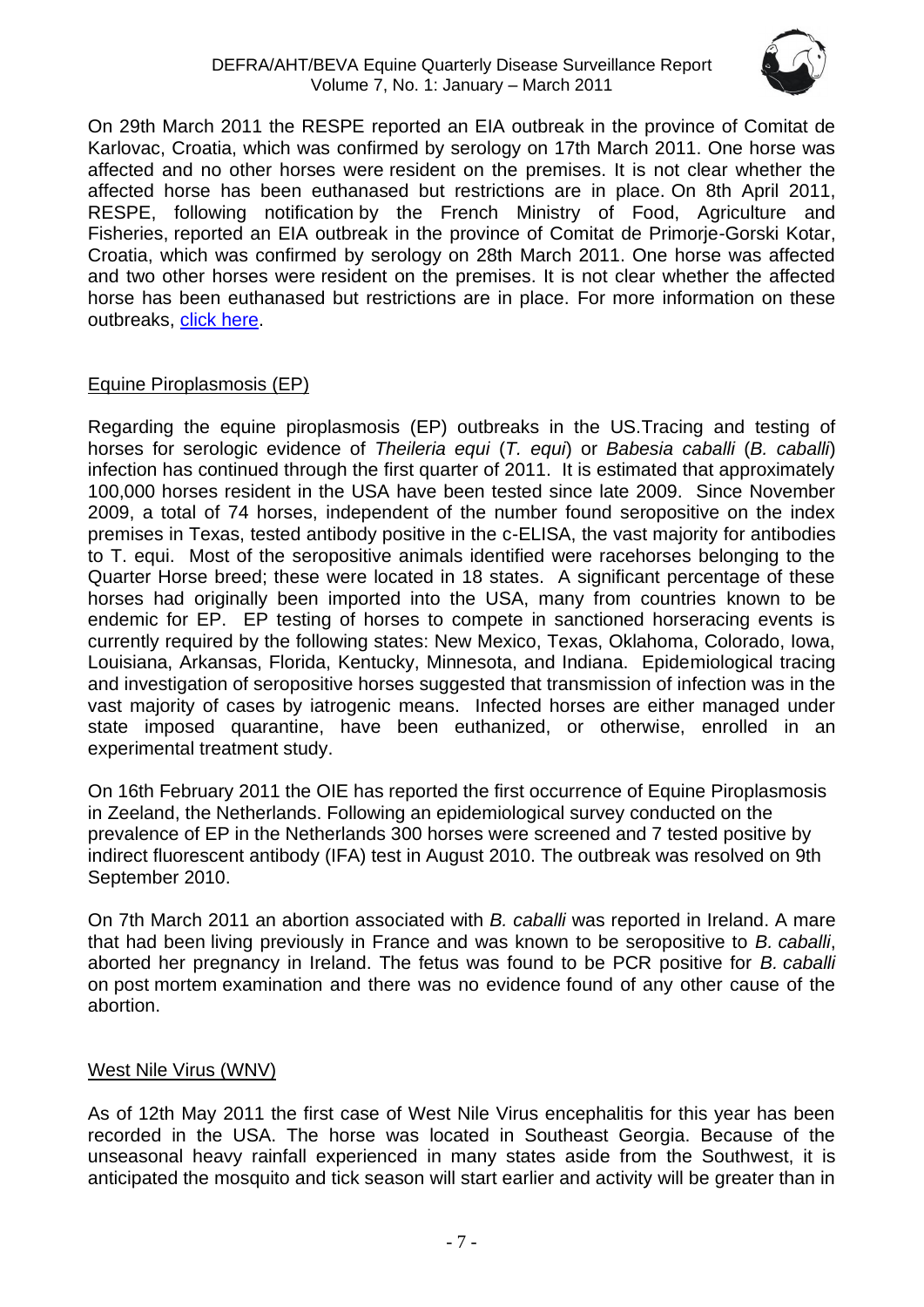

recent years past. It remains to be seen whether this will result in a higher than average incidence of both tick-borne and mosquito-borne diseases.

As of 25th March, the outbreaks of West Nile Virus (WNV) in equids in Portugal, initially reported in September 2010, have been resolved. The horse from outbreak 02/WNF/10 fully recovered after treatment and the last test showed negative results for IgM. Clinical and serological surveillance of horses in the risk area was conducted in more than 490 horses, all with negative results. A vaccination plan was implemented in the risk area on a voluntary basis. Passive surveillance of wild birds was conducted in more than 264 dead birds, all with negative test results. For more information about this outbreak, [click](http://web.oie.int/wahis/public.php?page=single_report&pop=1&reportid=10411)  [here.](http://web.oie.int/wahis/public.php?page=single_report&pop=1&reportid=10411)

# **Focus articles**

In this report we are pleased to include two focus articles. In our first focus article Catherine Butler from the AHT gives an overview on Equine granulocytic anaplasmosis (EGA), an emerging tick-borne zoonoses caused by *Anaplasma phagocytophilum*.

For our second focus article, given the importance of abortion for the equine industry, Catherine Butler in collaboration with Arno Werners (Cambridge University) and Richard Newton from the Animal Health Trust, present data of the last five years of equine abortion surveillance activity.

We reiterate that the views expressed in this focus article are the authors' own and should not be interpreted as official statements of Defra, BEVA or the AHT.

Access to all of the equine disease surveillance reports can be made on a dedicated page on the Animal Health Trust website at [http://www.aht.org.uk/equine\\_disease.html](http://www.aht.org.uk/equine_disease.html) or via the BEVA and Defra websites:

<http://www.beva.org.uk/> [http://archive.defra.gov.uk/foodfarm/farmanimal/diseases/vetsurveillance/](http://archive.defra.gov.uk/foodfarm/farmanimal/diseases/vetsurveillance)reports/listing.htm

We would remind readers and their colleagues that a form is available on the AHT website for registration to receive reports free of charge, via e-mail, on a quarterly basis. The link for this registration form is available via

[http://www.aht.org.uk/equine\\_disease\\_registration.html.](http://www.aht.org.uk/equine_disease_registration.html)

# **Virology Disease Report for the First Quarter of 2011**

The results of virological testing for January to March 2011 are summarised in Table 1 and include data relating to Equine Viral Arteritis (EVA), Equine Infectious Anaemia (EIA) and West Nile Virus (WNV) from the Veterinary Laboratories Agency (VLA), Weybridge. The sample population for the VLA is different from that for the other contributing laboratories, as the VLA's tests are principally in relation to international trade (EVA and EIA). VLA now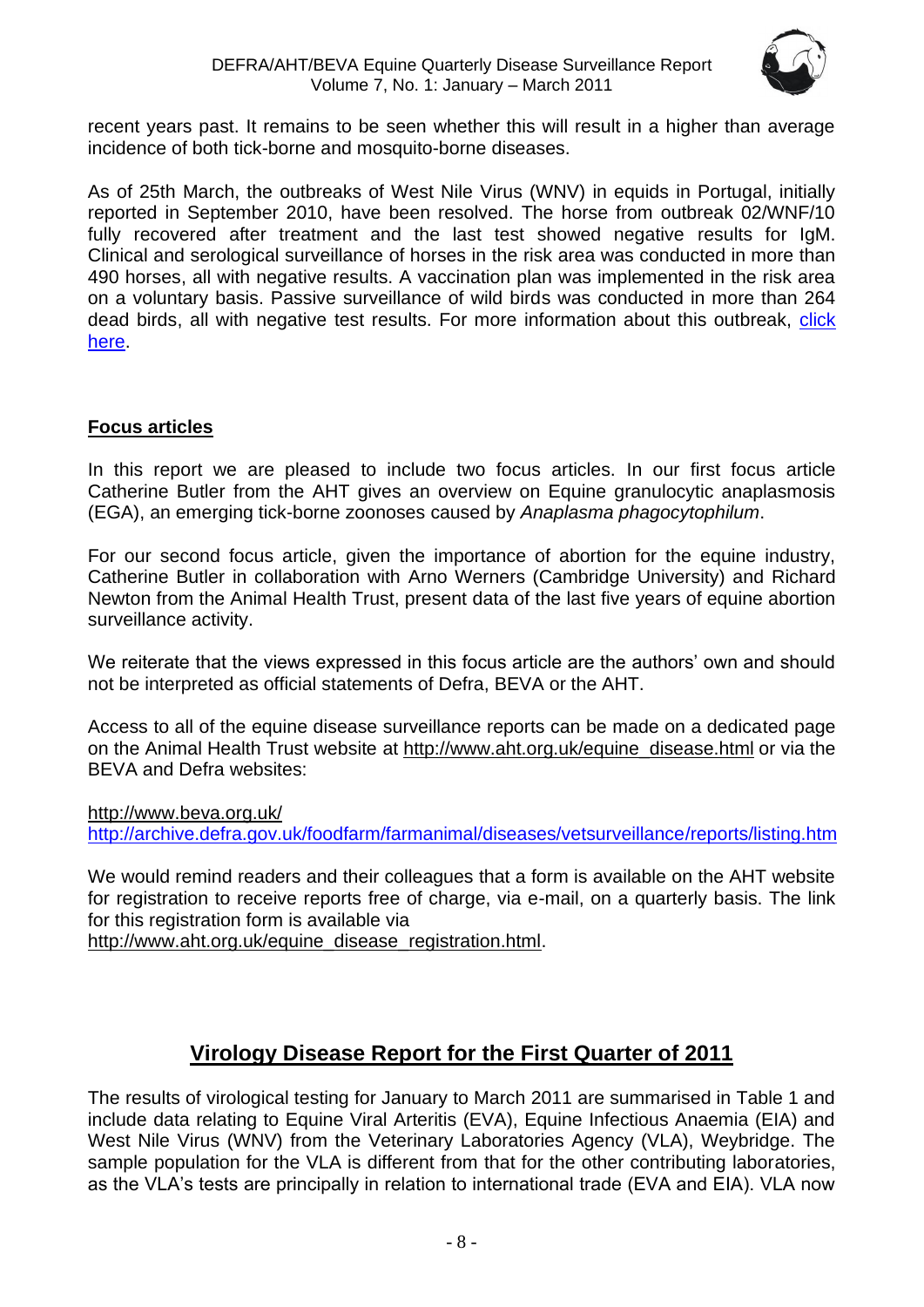

provides testing for WNV as part of clinical work up of neurological cases on specific request and provided the local DVM has been informed.

|                          | <b>Number of</b><br><b>Samples Tested</b> | <b>Number Positive</b> | <b>Number of</b><br><b>Contributing</b><br>Laboratories |
|--------------------------|-------------------------------------------|------------------------|---------------------------------------------------------|
| <b>Serological Tests</b> |                                           |                        |                                                         |
| <b>EVA ELISA</b>         | 5787                                      | 166#                   | 6                                                       |
| <b>EVA VN</b>            | 2501                                      | $126*$                 | 4                                                       |
| <b>VLA EVA VN</b>        | 654                                       | $19*$                  |                                                         |
| EHV-1/-4 CF test         | 460                                       | $19*$                  |                                                         |
| EHV-3 VN test            | 1                                         | 1                      |                                                         |
| ERV-A/-B CF test         | 255                                       | $5*$                   |                                                         |
| Influenza HI test        | 275                                       | $9*$                   |                                                         |
| EIA (Coggins)            | 1691                                      | 0                      | 3                                                       |
| <b>EIA ELISA</b>         | 4598                                      | 0                      | 6                                                       |
| VLA EIA (Coggins)        | 670                                       | $\Omega$               |                                                         |
| <b>VLA WNV (PRNT)</b>    | $\Omega$                                  | 0                      | 1                                                       |
| <b>Virus Detection</b>   |                                           |                        |                                                         |
| <b>EHV-1/-4 PCR</b>      | 94                                        | 13                     | $\overline{2}$                                          |
| <b>EHV-2/-5 PCR</b>      | 36                                        | 8                      | 1                                                       |
| Influenza NP ELISA**     | 261                                       | 0                      | 2                                                       |
| Influenza Directigen     | 127                                       | 0                      |                                                         |
| Influenza VI in eggs     | $\Omega$                                  | $\Omega$               | 0                                                       |
| EHV VI                   | 98                                        | 13                     |                                                         |
| <b>EVA VI/PCR</b>        | $\Omega$                                  | 0                      |                                                         |
| <b>VLA EVA VI/PCR</b>    | 9                                         | 0                      |                                                         |
| Rotavirus##              | 43                                        | 24                     | 7                                                       |

#### **Table 1: Diagnostic virology sample throughput and positive results for the first quarter 2011**

ELISA = enzyme-linked immunosorbent assay, VN = virus neutralisation, VLA = Veterinary Laboratories Agency, CF = complement fixation,

HI = haemagglutination inhibition, Coggins = agar gel immuno diffusion test, PCR = polymerase chain reaction, NP = nucleoprotein,

VI = virus isolation, EVA = equine viral arteritis, EHV = equine herpes virus, ERV = equine rhinitis virus, EIA = equine infectious anaemia  $#$  = Seropositives include vaccinated stallions,  $*$  = Diagnosed positive on basis of seroconversion between paired sera

## = Testing methods for Rota virus detection included an ELISA and a Latex Agglutination test, both performed on faecal samples

\*\* = The relatively high number of NP ELISA tests performed is largely due to requirements for international equine movement. All horses travelling to Australia must now have 2 NP ELISA tests performed prior to travel. The figures above include tests performed for international trade purposes.

Of the 19 EVA VN positives detected by the VLA, 10 were export samples, 3 were serum samples from stallions for artificial insemination (AI) certification, and 6 samples were submitted for diagnosis from overseas.

The 670 agar gel immuno diffusion tests for EIA (AGID; Coggins) were conducted for international trade purposes and they were all negative.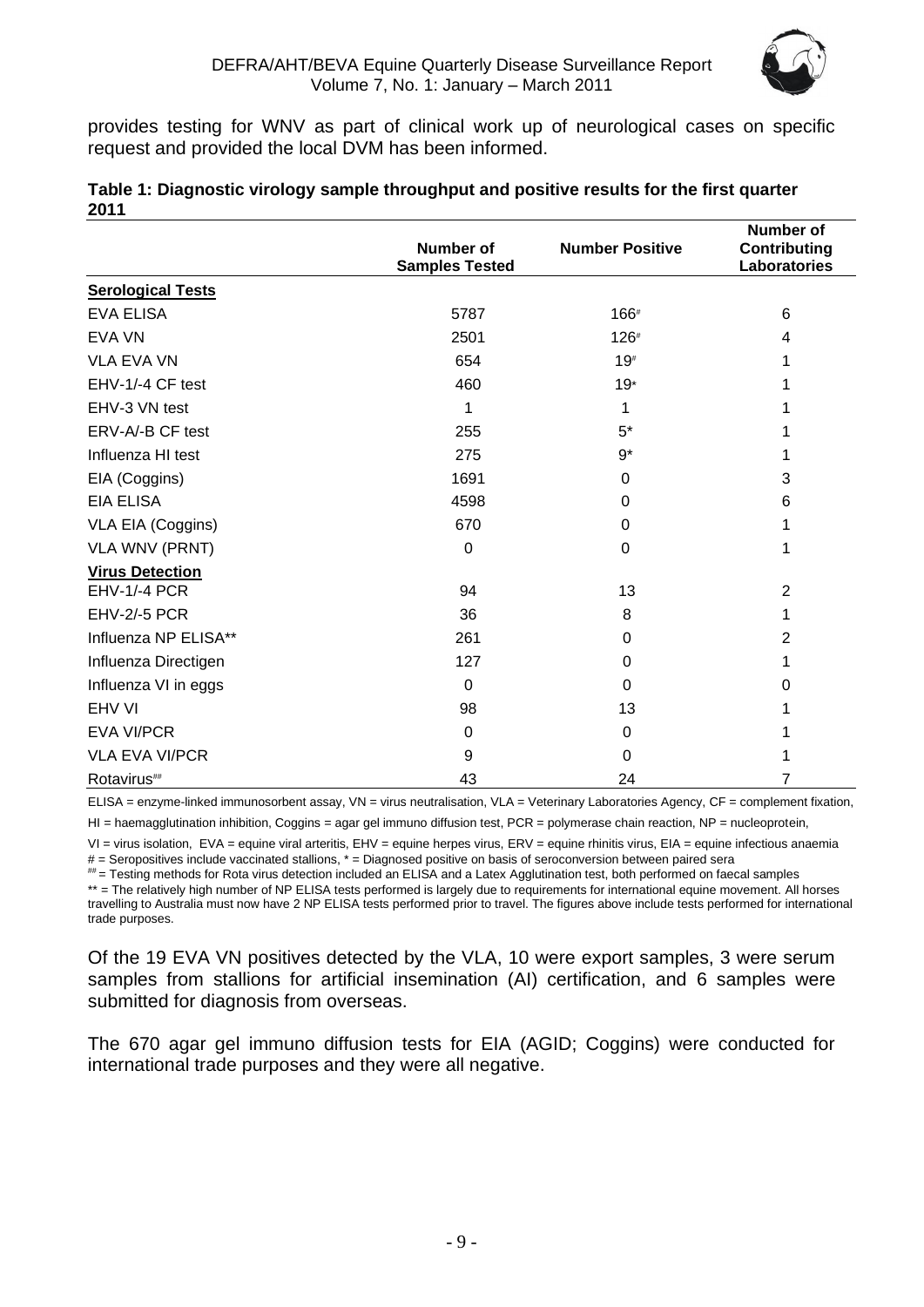

# **Virological Diagnoses for the First Quarter of 2011**

# **EHV-1 Abortion**

Three single cases of EHV-1 abortions in two Thoroughbred mares and one Irish Draught mare and one outbreak of EHV-1 abortion following EHV-1 paralytic disease were reported in this quarter. In all cases EHV-1 infection was confirmed on the basis of positive PCR and/or virus isolation for EHV-1 in mixed fetal tissues. One further case (a weak neonatal foal) from an affected stud with a confirmed single EHV-1 abortion in Cheshire was reported on 25th February and confirmed as positive for EHV-1 by PCR on the placenta from the mare. The stud also reported another abortion within this period which was not investigated.

# **EHV-4 Abortion**

A single EHV-4 abortion in a Suffolk Punch mare was reported in this quarter. EHV-4 infection was confirmed on the basis of positive PCR in fetal tissues. No further cases have been reported on the affected stud. All necessary precautions were taken and the HBLB Codes of Practice were followed.

# **EHV-1 causing paralytic disease and multiple abortions**

On 17th January 2011 a barren Thoroughbred mare in Oxfordshire presented with neurological disease and was euthanased. Following the post mortem examination and histopathology revealing focal haemorrhages in sections from the spinal cord, EHV-1 was suspected to be the cause of disease. There were 9 mares in total on the premises, and 3 of them (pregnant mares) had shared airspace with the affected mare. These three mares showed pyrexia, and eventually all three aborted. Only one of these abortions was investigated and EHV-1 has been confirmed to be the cause of abortion on the basis of positive PCR in mixed fetal tissues. Following this EHV-1 outbreak, another mare that was in contact with one of the mares that aborted in January subsequently aborted on the same premises at the beginning of April 2011, and EHV-1 infection was confirmed as the cause of that abortion on the basis of positive PCR in mixed fetal tissues. All necessary precautions were taken and the HBLB Codes of Practice were followed.

## **EHV-1 causing paralytic disease**

On 16th March 2011 EHV-1 was isolated from a nasopharyngeal swab taken from a 12 year-old Thoroughbred-cross gelding with a history of recent hindlimb ataxia and weakness among a group of 30 horses. Initial serological screening of this horse by complement-fixation test (CFT) showed a titre of 1:320/1:640 for EHV-1/EHV-4, which was consistent with response to recent exposure to EHV in the absence of recent vaccination. The remainder of the yard did not show overt clinical signs. Restrictions were placed until further notice and an epidemiological investigation was undertaken including laboratory screening by means of virological and paired serological testing. The affected horse has clinically improved and remained in isolation with restriction in place until proven negative by virus isolation from a nasopharyngeal swab.

## **Equine Herpes Virus-3**

One case of EHV-3 infection was confirmed in a Zebra in this quarter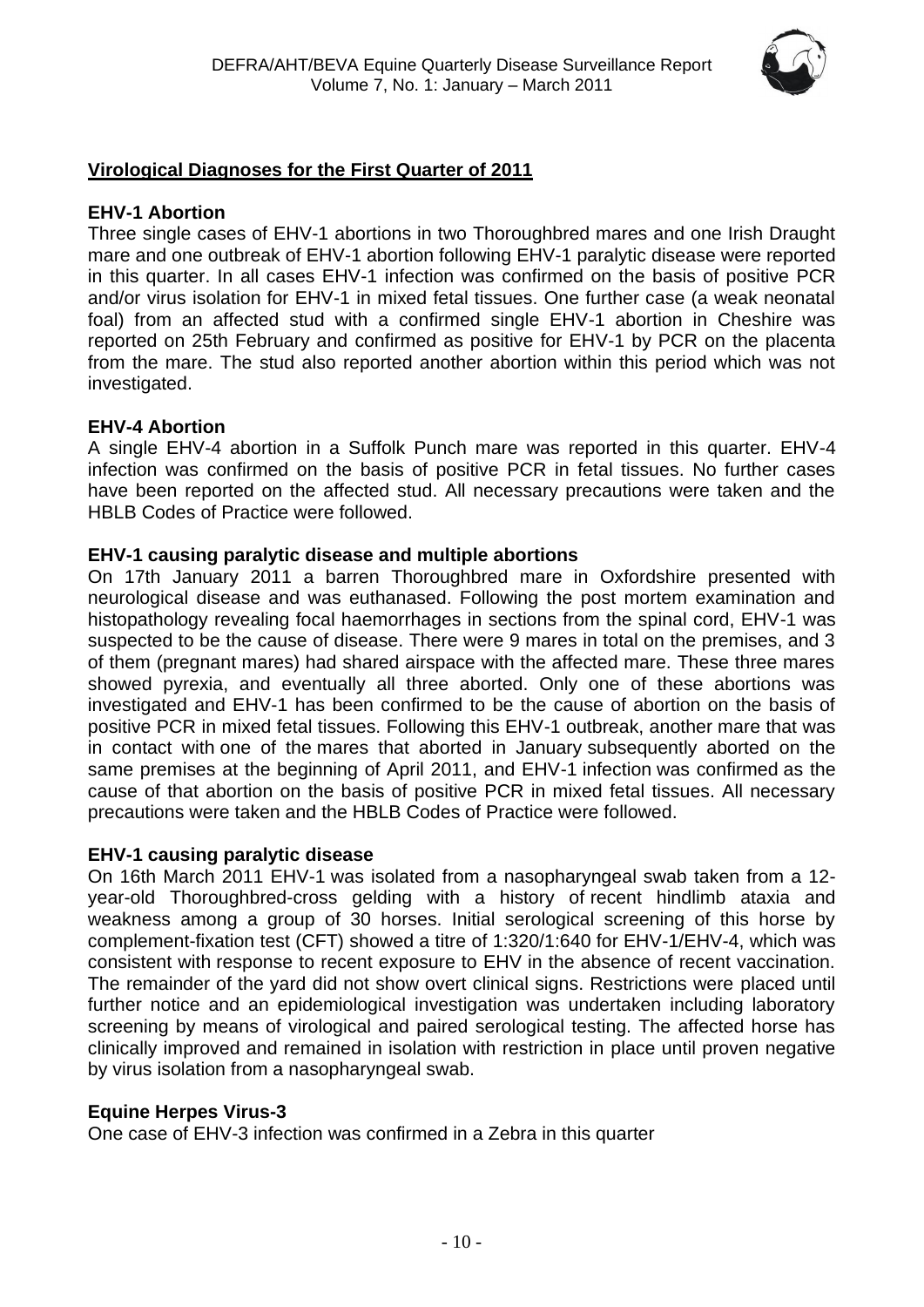

# **Focus article: Surveillance of infectious and non-infectious causes of equine abortion in the United Kingdom: 2006-2011**

Catherine Butler, DVM, MRCVS, Animal Health Trust; in collaboration with Arno Werners, DVM, PhD, DipECVPT, Department of Veterinary Medicine, University of Cambridge and Richard Newton, BVSc, MSc, PhD, DLSHTM, DipECVPH, FRCVS, Animal Health Trust.

## **Introduction**

Following the focus articles published in the first quarter and last quarter in 2009 in which Equine Viral Arteritis (EVA) and Contagious Equine Metritis (CEM) were assessed respectively, and in order to gain insights into the UK equine surveillance trends over time, here we review the data collated and reported by Defra, AHT and BEVA over the period from 2006 to 2011 (including this quarter) for infectious and non-infectious causes of equine abortion.

# **Overview**

Abortion and stillbirth are major causes of equine mortality and have the potential to cause severe economic loss to the equine industry. There are many causes of abortion including infections with *Equine Herpes Virus* (EHV-1, and much less commonly EHV-4), *Equine Arteritis Virus* (EAV), *Streptococcus zooepidemicus, Leptospira spp., Escherichia coli,* and *Aspergillus spp.*. Non-infectious causes of abortion include twinning and stillbirths associated with dystocia, congenital-, placental-, and umbilical cord abnormalities.

This report provides the most recent findings on several of the more prevalent infectious and non-infectious causes of equine abortion and stillbirth in the UK.

# **History of equine abortions**

In the mare, as in other species, many pregnancies fail for reasons which, at present, are not clear. However, a definitive diagnosis of the cause of equine abortion is possible in the majority of cases where the whole fetus and placenta are submitted for *post mortem* examination. In a survey of equine abortion, stillbirth and neonatal death (n=1150) occurring in the UK from 1988-1997, conducted by Ken Smith and colleagues at the Animal Health Trust, problems associated with the umbilical cord were the most common diagnosis, followed by miscellaneous causes, intra partum stillbirth, placentitis, EHV infection and twinning. In a minority of the cases (n=81; 7%) in this survey no diagnosis could be reached. Continuous surveillance of equine abortion is fundamental in establishing current disease trends and identifying disorders requiring immediate and specific attention, as evidenced by the emergence of Mare Reproductive Loss Syndrome (MRLS) in the USA in 2001.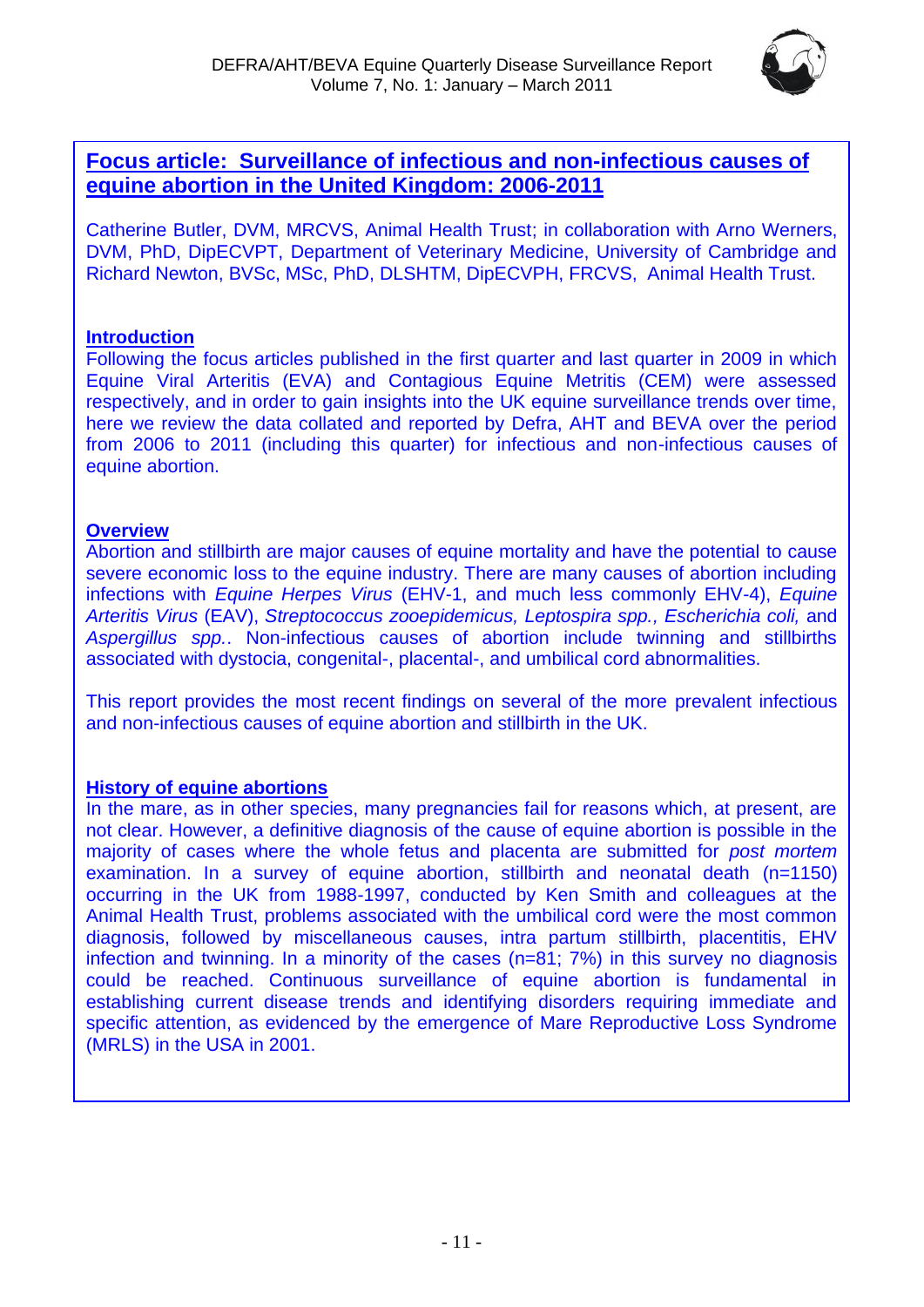

#### **Graphical presentation of equine abortion data: 2006-2011.**

Figure 1 and 2 represent a summary by year and quarter for 2006-2011 of the different causes of equine abortion confirmed at post mortem examination conducted by a network of UK-based diagnostic labs and vet practices participating in the Defra/BEVA/AHT surveillance scheme. The data for the first quarter of 2011 is preliminary and has been adjusted to the average percentage of cases occurring in the first quarters of year 2006-2010.



#### **Figure 1: Equine abortion data by year for 2006-2010 for several laboratories.**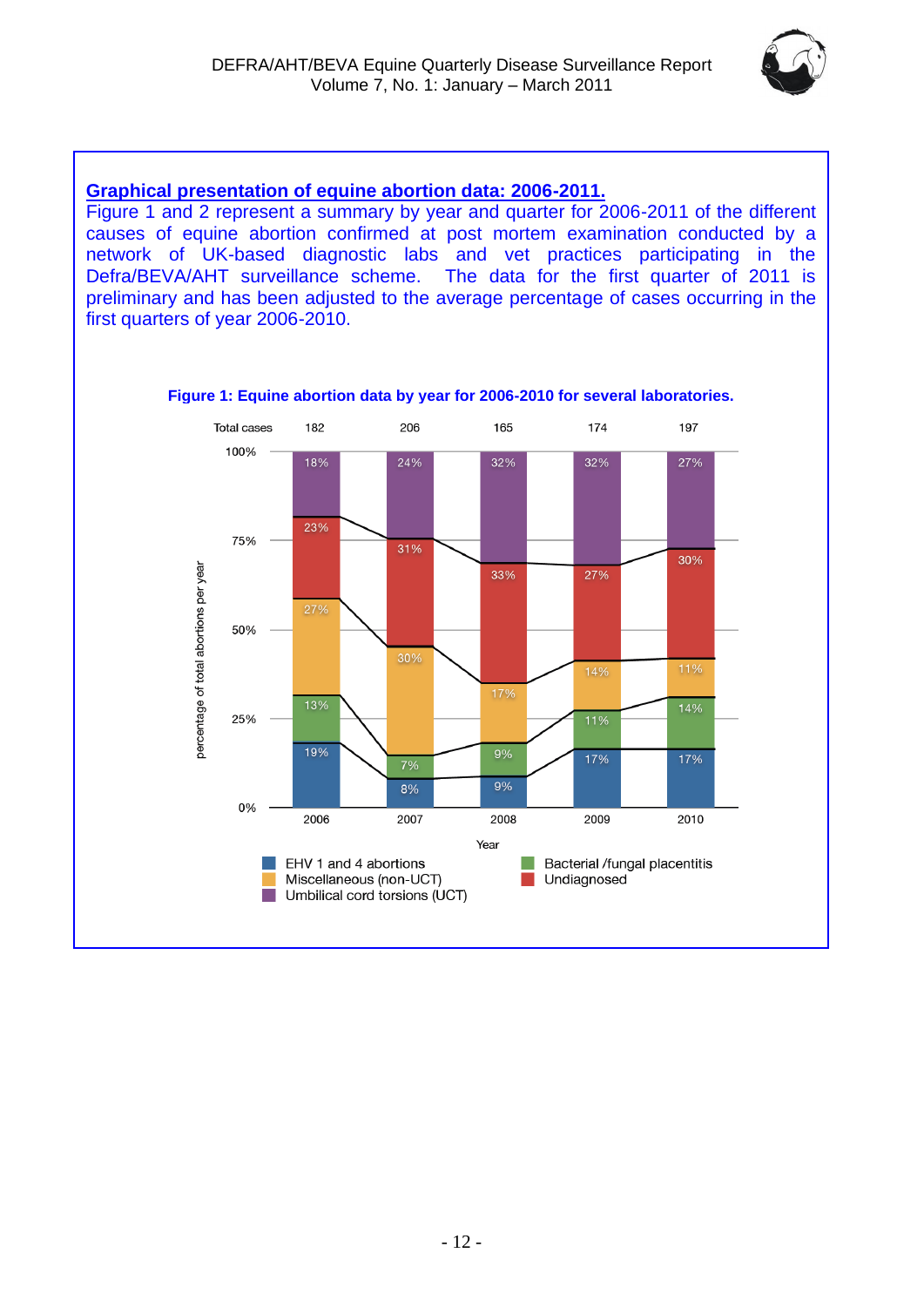



The results of note in this summary for equine abortion from 2006 to 2011 are:

- 976 fetuses/mixed fetal membranes were examined in the period 2006-2011, with the cause of abortion being established in 71.1% of cases (n=694).
- Umbilical cord abnormalities comprising umbilical cord torsion and over-long cord/cervical pole ischaemia, were the most common diagnoses, representing 26.4% (n=258) of the total cases examined.
- Miscellaneous causes, comprising lethal congenital anomalies, premature placental separation, dystocia associated stillbirths, and twins represented 19.6% (n=191) of the cases
- An infectious cause was confirmed in 25.0% (n=244) of the total cases, with EHV infection related abortions representing 13.8% (n=135) and bacterial/fungal placentitis representing 11.2% (n=109). The majority of herpesvirus abortions (n=135) were caused by EHV-1 (92.6%: n=125) with some occurring as outbreaks involving multiple cases, with only occasional, always individual cases being attributed to EHV-4 infection (7.4%: n=10) during the period.
- Considerable variation in causes of abortion has been detected in the different quarters. Umbilical cord torsions have been predominantly diagnosed in the first and last quarter of the year. EHV abortions predominantly in the first two quarters of the year and bacterial placentitis in the first quarter, in late stage pregnancy. Umbilical cord abnormalities showed a yearly variation in prevalence of 17.8% to 31.6%, undiagnosed cases varied between 23.1% and 33.3%, miscellaneous cases varied between 11.1% and 30.1% yearly, bacterial/fungal placentitis varied between 6.7% and 14.2%, and EHV infection related abortions showed a yearly variation in prevalence of 9.0% to 18.6%.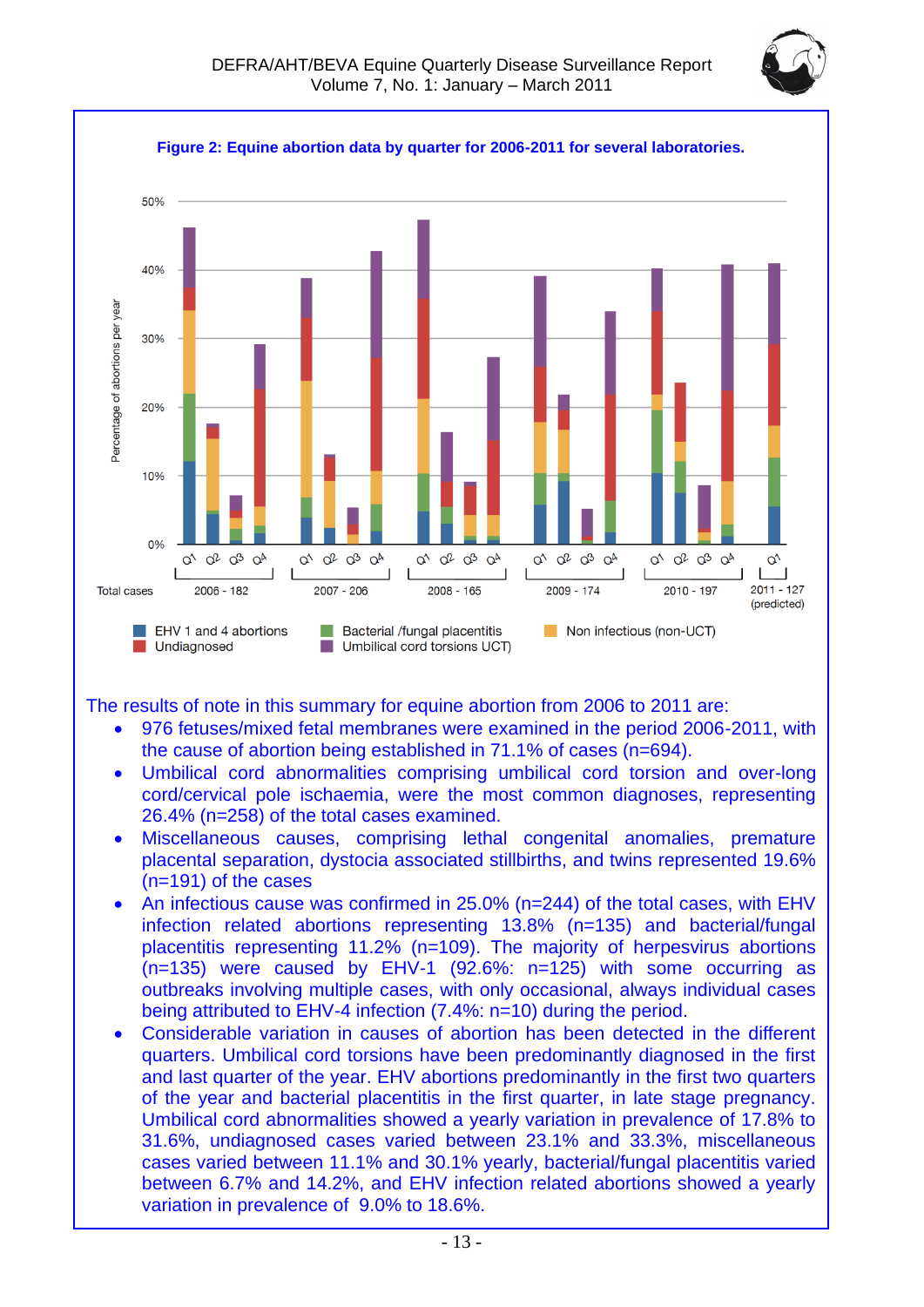

In conclusion, the data in this overview indicate that umbilical cord torsion, detected in 26.4% of the examined cases, is still the most important cause of equine abortion in the UK. However, it should be noted that the overall prevalence of confirmed EHV abortions (13.8%) in this overview for 2006-2010 is higher than the figure of 6.5% found by Smith *et al*. (2003) in their study for the period 1988-1997. It might be argued that this difference might be explained by the 'recent' introduction of PCR as a routine diagnostic method in EHV abortion testing, however, positive test results from at least two different tests (e.g. positive PCR + characteristic histopathology or positive immunohistochemistry + characteristic histopathology) have conventionally been required to confirm a diagnosis of fetal EHV infection. In 282 cases (28.9%) no diagnosis could be reached in this series, which is a much higher proportion than the figure of 7% reported by Smith *et al.* (2003). We speculate that this might be due an increase in selective sampling performed for EHV-1 clearance testing of an aborted fetus but which makes establishment of final diagnoses in case of a negative EHV-1 result very much more difficult in the absence of the whole fetus and placenta.

# Further reading

Platt H. Etiological Aspects of Perinatal Mortality in the Thoroughbred. Equine Vet J 1973;5:116-120.

Smith KC, Blunden AS, Whitwell KE, Dunn KA, Wales AD. A Survey of Equine Abortion, Stillbirth and Neonatal Death in the UK from 1988 to 1997. Equine Vet J 2003;35:496- 501.

Whitwell KE, Blunden AS, Miller J, Errington J. Two Cases of Equine Pregnancy Loss Associated with Leptospira Infection in England. Vet Rec 2009;165:377-378.

Whitwell KE. Morphology and Pathology of the Equine Umbilical Cord. J Reprod Fertil Suppl 1975;(23):599-603.

Sebastian M, Gantz M, Tobin T, Harkins J, Bosken J, Hughes C, Harrison L, Bernard WV, Richter D and Fitzgerald TD: The Mare Reproductive Loss Syndrome and the eastern tent caterpillar: A toxicokinetic/statistical analysis with clinical, epidemiologic, and mechanistic implications. Vet Ther, 4(4):324-339, 2003.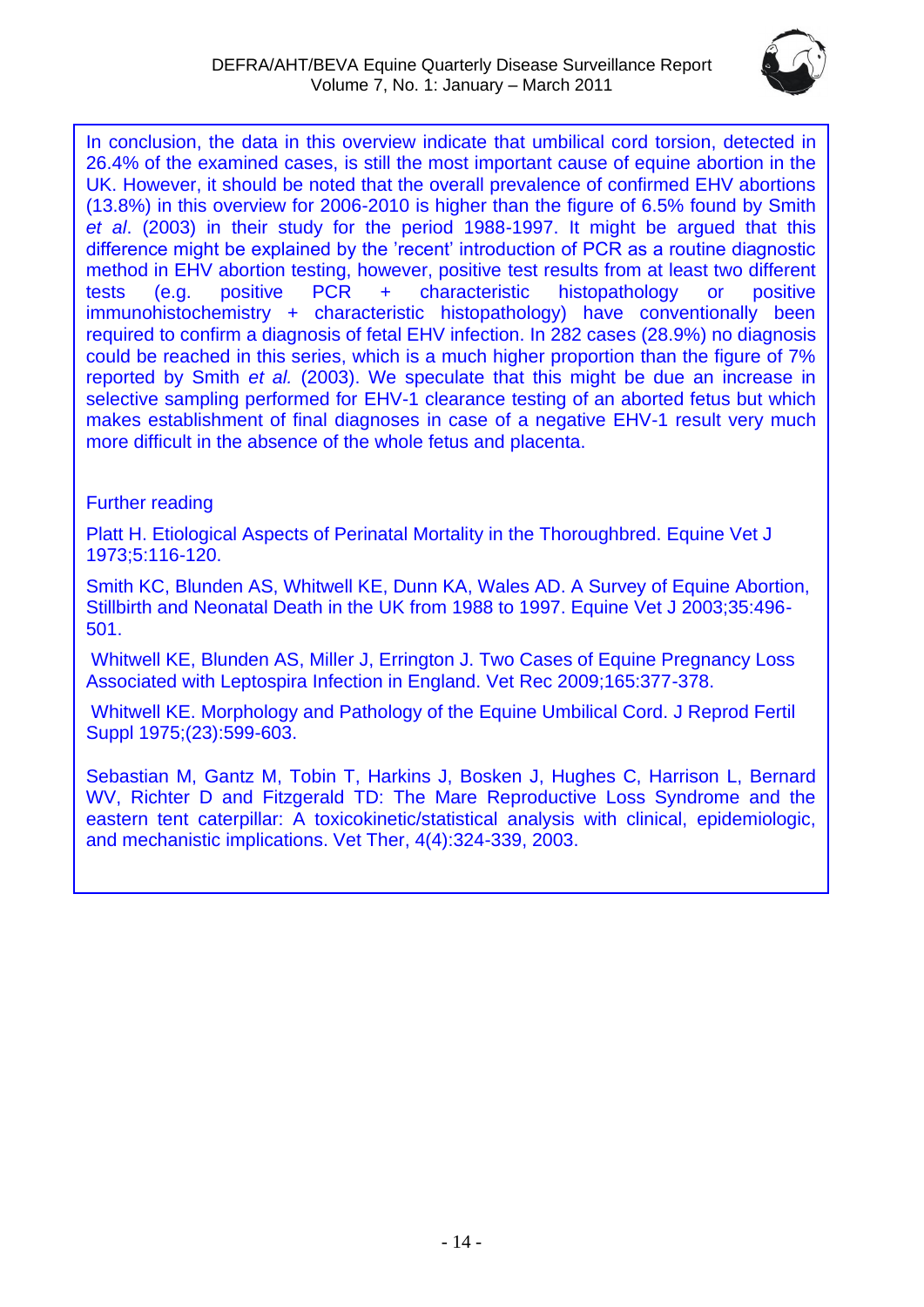

# **Bacteriology Disease Report for the First Quarter 2011**

A summary of the diagnostic bacteriology testing undertaken by different contributing laboratories is presented in Table 2. For contagious equine metritis (CEM) all 30 HBLB approved laboratories in the UK contributed data.

#### VLA CEMO Data for the period January to March 2011

We are again pleased to include data relating to CEM testing from the Veterinary Laboratories Agency (VLA), in this quarterly report. The sample population for the VLA is different from that for the other contributing laboratories as the VLA tests are principally in relation to international trade and/or outbreak investigations.

#### **Strangles**

Strangles remains endemic in the UK, especially among parts of the non-Thoroughbred horse population. Diagnoses are confirmed in the UK based on traditional culture of *S. equi* and qPCR on respiratory samples and/or seroconversion using a serological ELISA.

| LV I I                                       |                                              |                                  |                                                  |
|----------------------------------------------|----------------------------------------------|----------------------------------|--------------------------------------------------|
|                                              | <b>Number of</b><br><b>Samples</b><br>Tested | <b>Number</b><br><b>Positive</b> | <b>Number of</b><br>Contributing<br>Laboratories |
| <b>CEMO (HBLB)</b>                           | 11830                                        | 1###                             | 30                                               |
| <b>CEMO (VLA)</b>                            | 542                                          | 0                                |                                                  |
| Klebsiella pneumoniae <sup>#</sup>           | 11843                                        | 3                                | 30                                               |
| Pseudomonas aeruginosa                       | 11766                                        | 39                               | 30                                               |
| Strangles*culture                            | 1397                                         | 131                              | 18                                               |
| <b>Strangles PCR</b>                         | 863                                          | 86                               | 2                                                |
| <b>Strangles ELISA</b>                       | 844                                          | 157                              |                                                  |
| <b>Salmonellosis</b>                         | 625                                          | 37                               | 18                                               |
| <b>MRSA</b>                                  | 429                                          | 5                                | 11                                               |
| <b>Clostridium perfringens</b>               | 103                                          | 9                                | 6                                                |
| <b>Clostridium difficile (toxin by ELISA</b> |                                              |                                  |                                                  |
| or immunochromatography)                     | 112                                          | 17                               | 9                                                |
| <b>Borrelia (by ELISA)</b>                   | 13                                           | 6                                |                                                  |
| <b>Rhodococcus equi</b>                      | 345                                          | 2                                |                                                  |
| Lawsonia intracellularis**                   | 71                                           | 20                               | 4                                                |

#### **Table 2: Diagnostic bacteriology sample throughput and positive results for the first quarter 2011**

CEMO = contagious equine metritis organism (*Taylorella equigenitalis*); HBLB = HBLB accredited laboratories; #=capsule type 1,2,5; VLA = VLA reference laboratory**; \****Streptococcus equi* subsp*. equi*; MRSA = methicillin resistant *Staphylococcus aureus.* \*\* *Lawsonia*  intracellularis identified using PCR applied to faeces; <sup>1</sup> reproductive tract samples only  $\frac{$ \# #}{=} an overseas sample from Italy

#### VLA *Salmonella* results

From the 19 strains typed by the VLA the serotypes reported were *S*. Enteritidis (1 isolate), *S*. Typhimurium (9 isolates), *S*. Anatum (2 isolates), Newport (2 isolates), 4,5,12:I:-193 (2 isolates), *S.* Agama, Dublin and Kottbus (1 isolate respectively). These 19 positive samples represent 16 incidents.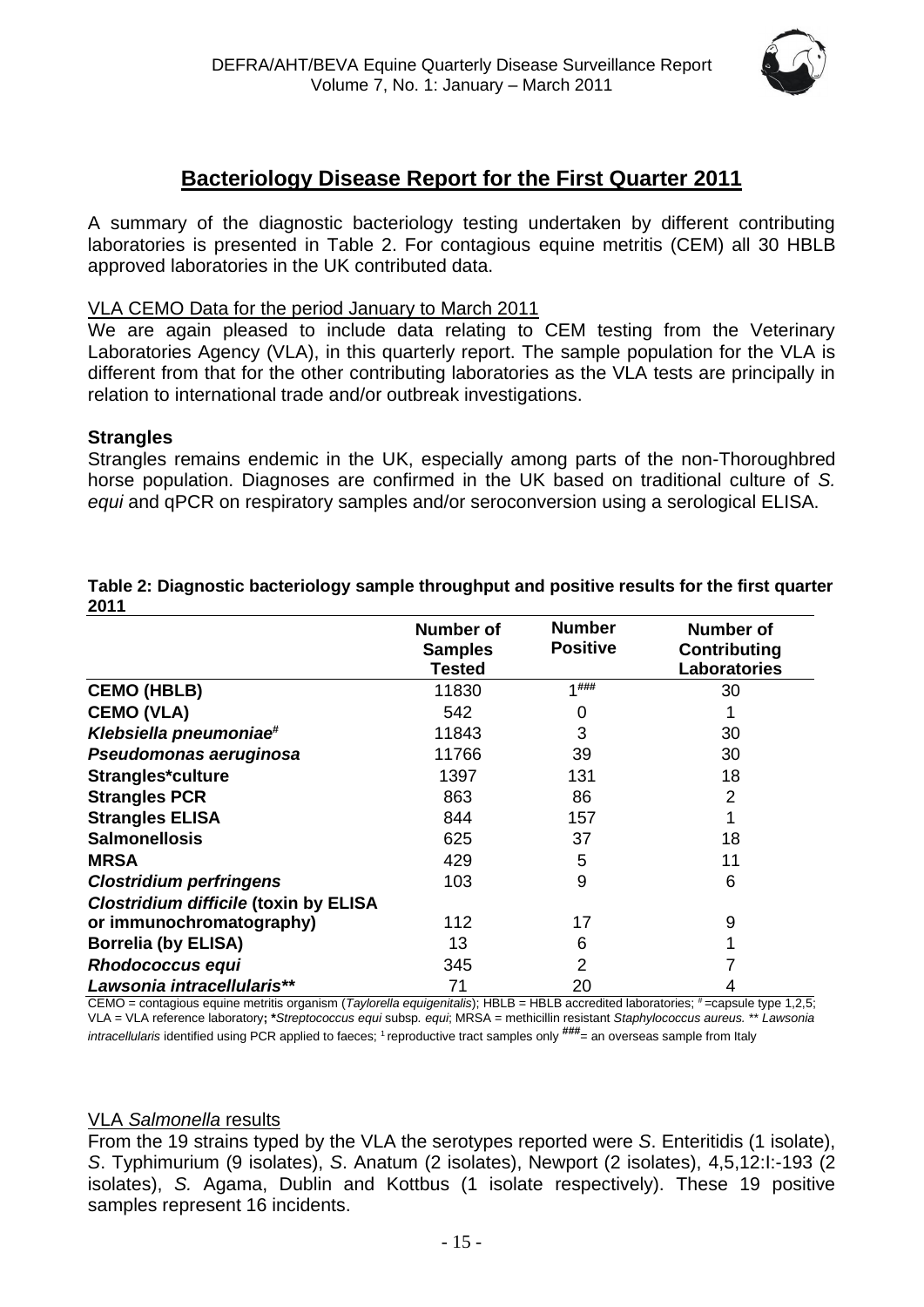

The following definition of an incident applies: "An incident comprises the first isolation and all subsequent isolations of the same serovar or serovar and phage/definitive type combination of a particular *Salmonella* from an animal, group of animals or their environment on a single premises, within a defined time period (usually 30 days)." For more information from Defra about *Salmonella* in the UK, please [click here.](http://www.defra.gov.uk/vla/reports/rep_salm_rep07.htm)

# **Toxic and Parasitic Disease Report for the First Quarter 2011**

A summary of diagnostic toxicosis and parasitology testing undertaken by contributing laboratories is presented in Tables 3 and 4 respectively. Results for toxicosis are based on histopathologically confirmed evidence of disease only (where applicable).

**Table 3: Diagnostic toxicosis sample throughput and positive results for the first quarter 2011**

|                       | <b>Number of</b><br><b>Samples</b><br><b>Tested</b> | <b>Number</b><br><b>Positive</b> | <b>Number of</b><br>Contributing<br><b>Laboratories</b> |
|-----------------------|-----------------------------------------------------|----------------------------------|---------------------------------------------------------|
| <b>Grass Sickness</b> | 11                                                  |                                  |                                                         |
| Hepatic toxicoses     | 15                                                  |                                  |                                                         |
| Atypical myopathy     | $\blacksquare$                                      | $\,$                             | $\overline{\phantom{a}}$                                |
| Tetanus               | $\overline{\phantom{a}}$                            | $\,$                             | $\blacksquare$                                          |

**Table 4: Diagnostic parasitology sample throughput and positive results for the first quarter 2011**

|                                 | <b>Number of</b><br><b>Samples</b><br><b>Tested</b> | <b>Number</b><br><b>Positive</b> | <b>Number of Contributing</b><br>Laboratories |
|---------------------------------|-----------------------------------------------------|----------------------------------|-----------------------------------------------|
| <b>Endoparasites</b>            |                                                     |                                  |                                               |
| Ascarids                        | 2101                                                | 32                               | 16                                            |
| Cyathostomes                    | 1621                                                | 485                              | 13                                            |
| Dictyocaulus                    | 514                                                 | 10                               | 8                                             |
| <b>Strongyles</b>               | 3323                                                | 1027                             | 21                                            |
| Tapeworms (ELISA based testing) | 7                                                   | 7                                | 3                                             |
| Tapeworms (Faecal exam)         | 1695                                                | 29                               | 13                                            |
| Trichostrongylus                | 60                                                  | 4                                | $\overline{2}$                                |
| Strongyloides                   | 1938                                                | 381                              | 16                                            |
| Oxyuris equi                    | 237                                                 | $\overline{2}$                   | 7                                             |
| Fasciola                        | 145                                                 | 13                               | 3                                             |
| Coccidia                        | 266                                                 | 2                                | 4                                             |
| Cryptosporidia                  | 0                                                   | 0                                | 0                                             |
| VLA Theileria equi (CFT)*       | 112                                                 |                                  |                                               |
| VLA Theileria equi (IFAT)**     | 470                                                 | 18                               |                                               |
| VLA Theileria equi (cELISA)***  | 126                                                 | 3                                |                                               |
| VLA Babesia caballi (CFT)*      | 112                                                 |                                  |                                               |
| VLA Babesia caballi (IFAT)**    | 470                                                 | 0                                |                                               |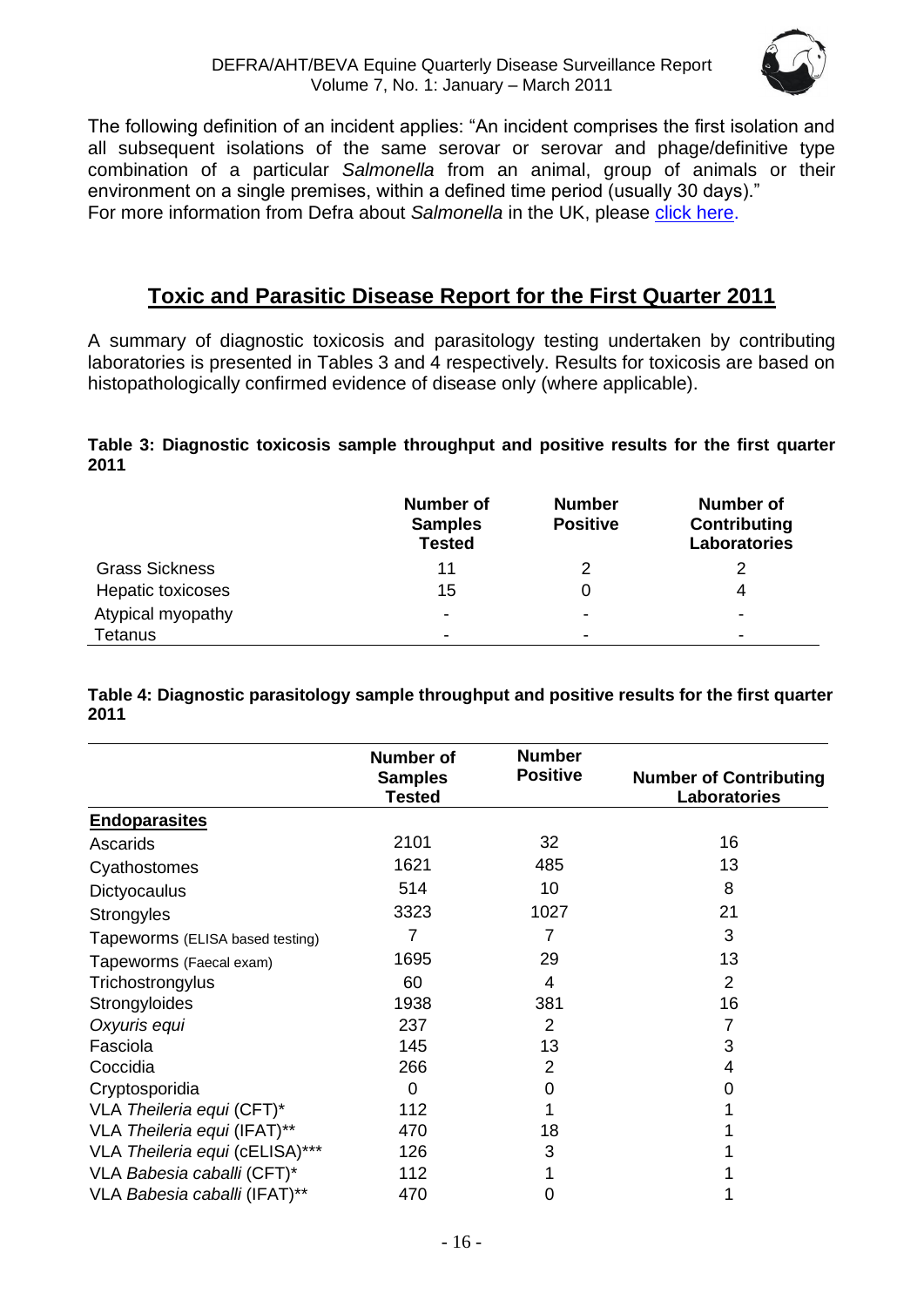

| VLA Babesia caballi (cELISA)*** | 126 |    |    |
|---------------------------------|-----|----|----|
| <b>Ectoparasites</b>            |     |    |    |
| <b>Mites</b>                    | 527 | 9  | 16 |
| Lice                            | 427 | 16 | 16 |
| Ringworm                        | 611 | 74 | 20 |
| Dermatophilus                   | 445 | 20 | 15 |
| Candida                         | 71  |    | ⌒  |

\*Complement Fixation Test; CFT suspect/positive samples are tested in IFAT test

\*\*Indirect Fluorescent Antibody Test; \*\*\*competitive Enzyme-linked immunosorbent assay; positive cELISA results are not undergoing confirmatory testing

#### **Grass sickness surveillance data [\(www.equinegrasssickness.co.uk\)](http://www.equinegrasssickness.co.uk/):**

A total of six equine grass sickness (EGS) cases have been reported for the first quarter (January to March 2011), of which four cases occurred in England, one case occurred in Scotland, and the location of one case was not reported. The median age of affected horses was 3.5 years (range 11 months – 16 years), with 50% geldings (n=3) and 50% (n=3) mares/fillies. Breed was recorded for all cases, of which five were purebreds (two Welsh section D, one cob, one Eriskay and one Dales) and the remaining horse was a crossbred.

Of the six cases reported, three sub acute cases (50%) were euthanased, two horses reported to have chronic EGS (33%) had survived and the clinical presentation of EGS was not reported for one fatal case that was euthanased.

Diagnosis was based on clinical signs alone for both cases of chronic EGS. Two horses underwent surgery with diagnostic confirmation obtained by biopsy examination, with one of these cases also having a subsequent post-mortem examination. Post-mortem examination was performed in a further two horses, of which one had biopsy samples obtained for confirmation of diagnosis by histopathology.

The Animal Health Trust (AHT) established the nationwide surveillance scheme for equine grass sickness (EGS) in spring 2008, in collaboration with the Universities of Edinburgh and Liverpool and the Equine Grass Sickness Fund. Since its launch, the scheme has recorded details of over 1500 cases of EGS occurring between 2000 and the present day. This project is ongoing, and information regarding the incidence of EGS will be invaluable in the development of the proposed vaccine trial against *Clostridium botulinum*. To report any cases of EGS from 2000 onwards, please contact Jo Ireland at the Animal Health Trust on 01638 751000 Ext: 1239 or email jo.ireland@aht.org.uk. Further information is also available at www.equinegrasssickness.co.uk where questionnaires, collecting data on both affected premises and individual cases, can be viewed and completed online.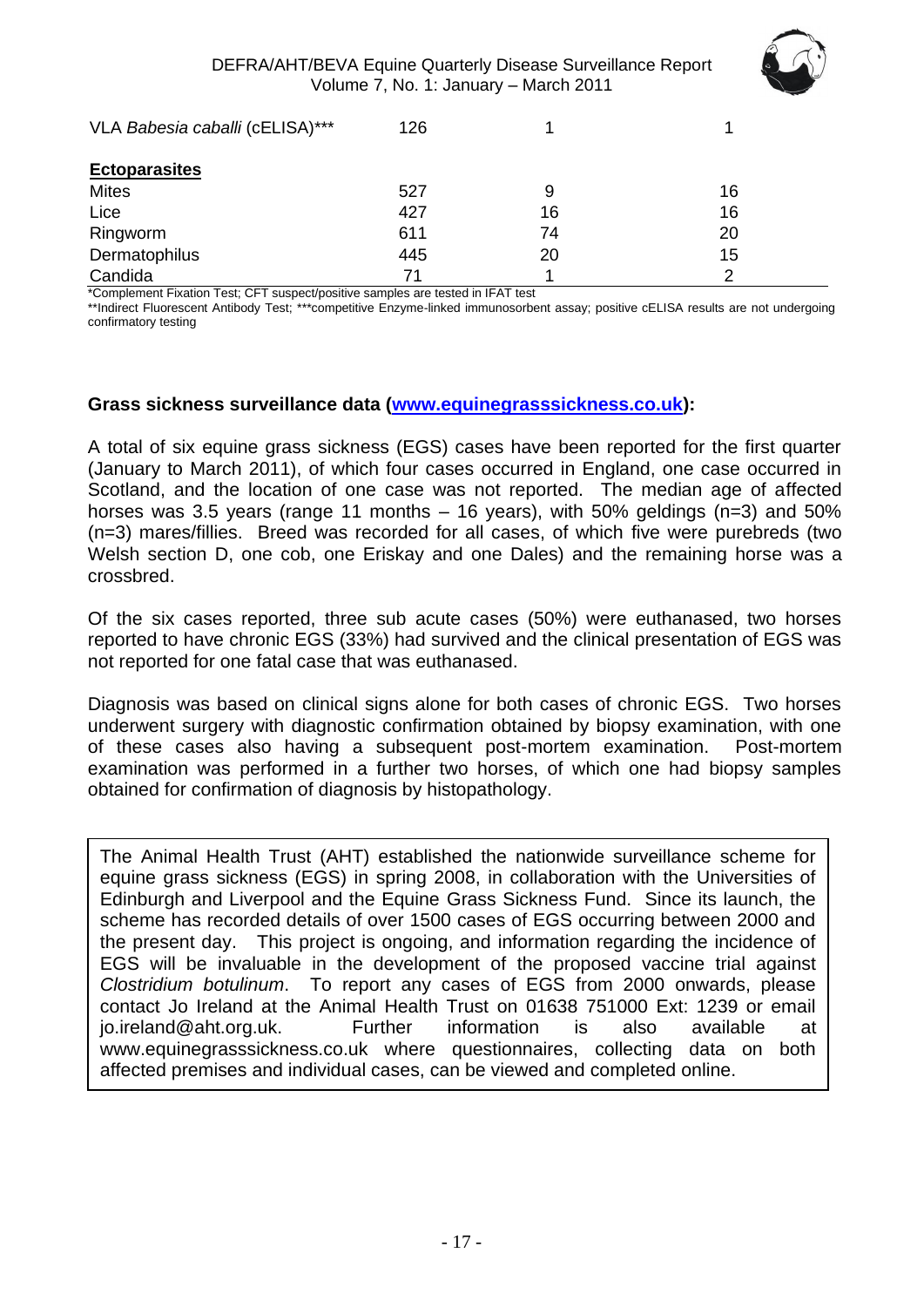

# **FOCUS article: Equine Granulocytic Anaplasmosis: a tick-borne**

**threat?** Catherine Butler DVM, MRCVS; the Animal Health Trust, UK

# **Introduction:**

Equine anaplasmosis is likely to be unfamiliar to the majority of UK equine practitioners as it is a relatively new tick-borne disease which was first described in the United States (US) in 1969, but has since become increasingly recognised in both the US and Europe. Ticks are the most important vectors of diseases to domestic animals and human beings worldwide and *Ixodes ricinus* (sheep tick), the main vector tick in Europe, is known to transmit a variety of pathogens including *A. phagocytophilum*. The purpose of this focus article is to raise awareness of this disease and improve monitoring of the situation in horses by providing a brief overview.

# **Etiology:**

The causative agent of equine granulocytic anaplasmosis (EGA) is *Anaplasma phagocytophilum*, a unique obligatory intracellular bacterium that survives and replicates in neutrophils and other granulocytes. *A. phagocytophilum* can elicit febrile disease in animals and human beings, and is transmitted in Europe predominantly *by I. ricinus* ticks (fig1). Ticks of the *I. ricinus* complex also act as vectors in the spread of *Borrelia burgdorferi* (the causative agent of Lyme disease) from one animal to another, and co-infections of *A. phagocytophilum* and *B. burgdorferi* have been confirmed in horses. The vector role for *Dermacentor reticulatus* (fig 1; vector for *Theileria equi* and *Babesia caballi*) in the transmission of *A. phagocytophilum* has been postulated but is still uncertain.

## *I. ricinus* **life cycle and seasonal activity:**

The life cycle of *I. ricinus* includes four stages, the embryonated egg and three active instars, the larva, the nymph and the adult. Each of the active instars needs to take a blood meal before continuing development with larvae and nymphs usually feeding on smaller animals and adults feeding on large animals. However, the adult male *I. ricinus* does not need to feed. After a blood meal, the female finds a suitable sheltered microhabitat, lays several thousand eggs within one to four weeks, and dies. The entire life cycle of *I. ricinus*, depending on climatic conditions and the availability of hosts, lasts between two and six years. The developmental cycle of *I. ricinus* consists of spring and autumn feeding populations which are independent of each other. Tick activity starts when the average daytime temperature reaches 7°C or more, quickly reaches a peak in May or early June, and declines over the summer to reach a second smaller peak in autumn. In France, double as many ticks collected from pastures than ticks from woods carried *A. phagocytophilum* DNA and in the U.K., a significantly higher prevalence was found in upland than in woodland ticks.

# **Clinical signs of** *A. phagocytophilum* **infection in horses:**

Following an incubation period of approximately 10 days, infected horses may experience subclinical disease or develop overt signs including pyrexia (>39.5° Celsius), depression, anorexia, reluctance to move, limb oedema and ataxia. Mild to severe morbidity and occasionally even mortality has been seen in EGA cases. The disease is often self-limiting, and clinical signs usually last seven to 14 days. Anaemia, leucopenia and thrombocytopenia are typically found in clinical cases of EGA.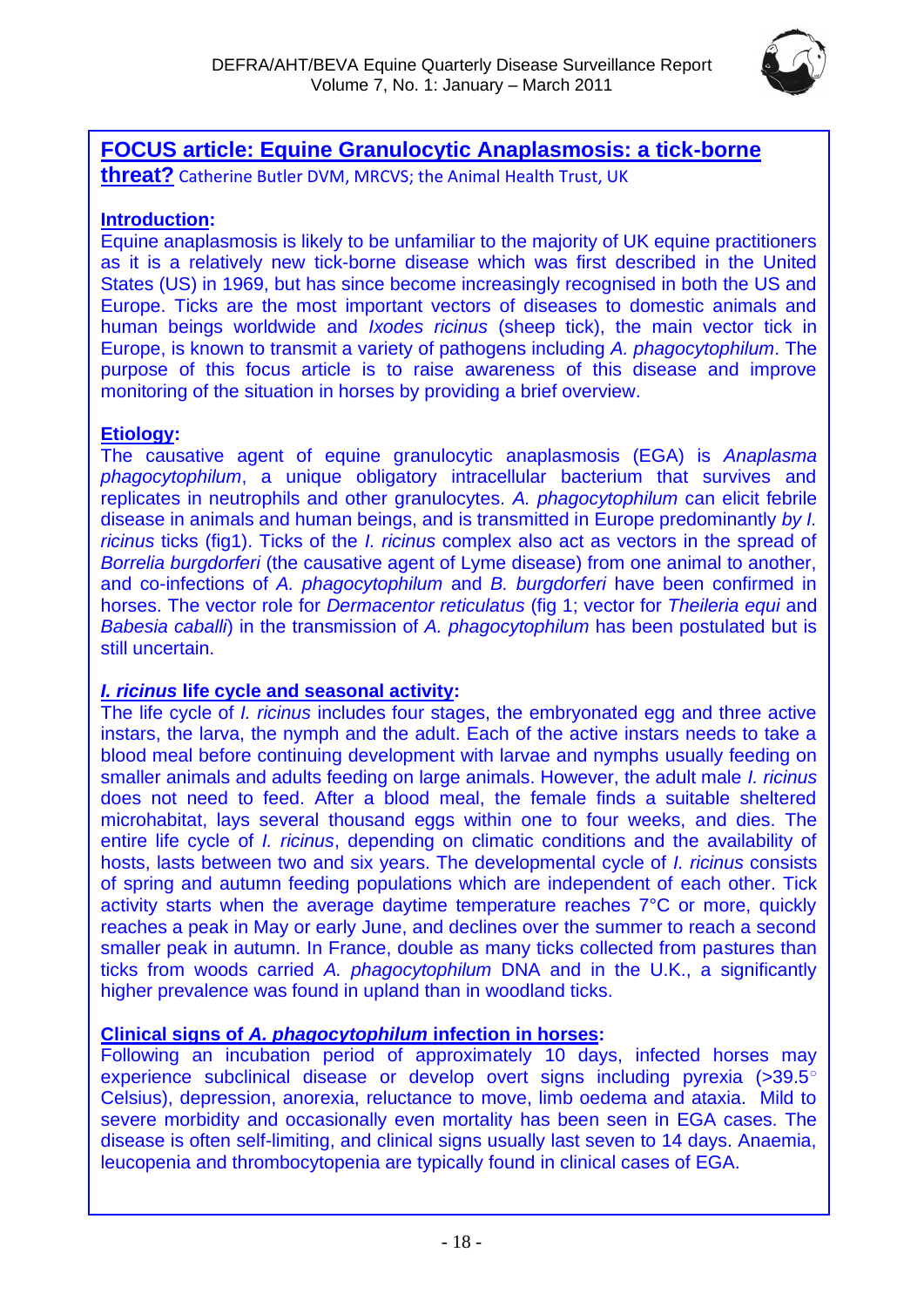

# **Diagnosis:**

Demonstration of granulocytic inclusions, either initial bodies or morulae (fig 2), in Wright-Giemsa- or haematoxylin and eosin-stained blood smears can confirm a clinical diagnosis, and is a sensitive diagnostic tool in the acute pyretic phase of the disease. PCR is another rapid and sensitive tool for detection, identification and phylogenetic analysis of *A. phagocytophilum* from blood, skin biopsy specimen and ticks.

# **Differential diagnosis**:

Clinical signs in infected horses are not pathognomonic for the disease, and could be caused by infections with other pathogens such as *B. burgdorferi, Babesia caballi, Theileria equi*, equine herpes virus, equine infectious anaemia virus and equine arteritis virus.

# **Treatment and prevention**:

Although most horses recover spontaneously after infection with *A. phagocytophilum*, treatment with oxytetracycline (7mg/kg/q24h/3-5 days) is indicated in horses showing severe- or persistent signs of infection. Even though licensed products with proven efficacy against ticks are currently unavailable for horses, careful inspection of horses after possible tick exposure and prompt removal of attached ticks will diminish the change of pathogen transmission. In areas with high tick burdens also nymphs that usually feed on smaller animals quest horses causing sometimes severe skin reactions (fig 3). Extraction of these nymphs prior to feeding is very difficult and often results in incomplete removal and a higher risk of pathogen transmission.

# **Conclusion:**

It is likely that EGA in horses is under diagnosed in European countries, because the clinical signs are similar to those caused by infections with other pathogens and most horses recover without treatment. However, with tick-borne infections becoming more prevalent due to climatic change and changing epitopes, the identification and determination of questing ticks on horses and the recognition of tick-borne diseases in horses is imperative.

Fig 1: Left: fully engorged adult *Ixodes ricinus* ♀. Right: fully engorged *Dermacentor reticulatus* ♀.

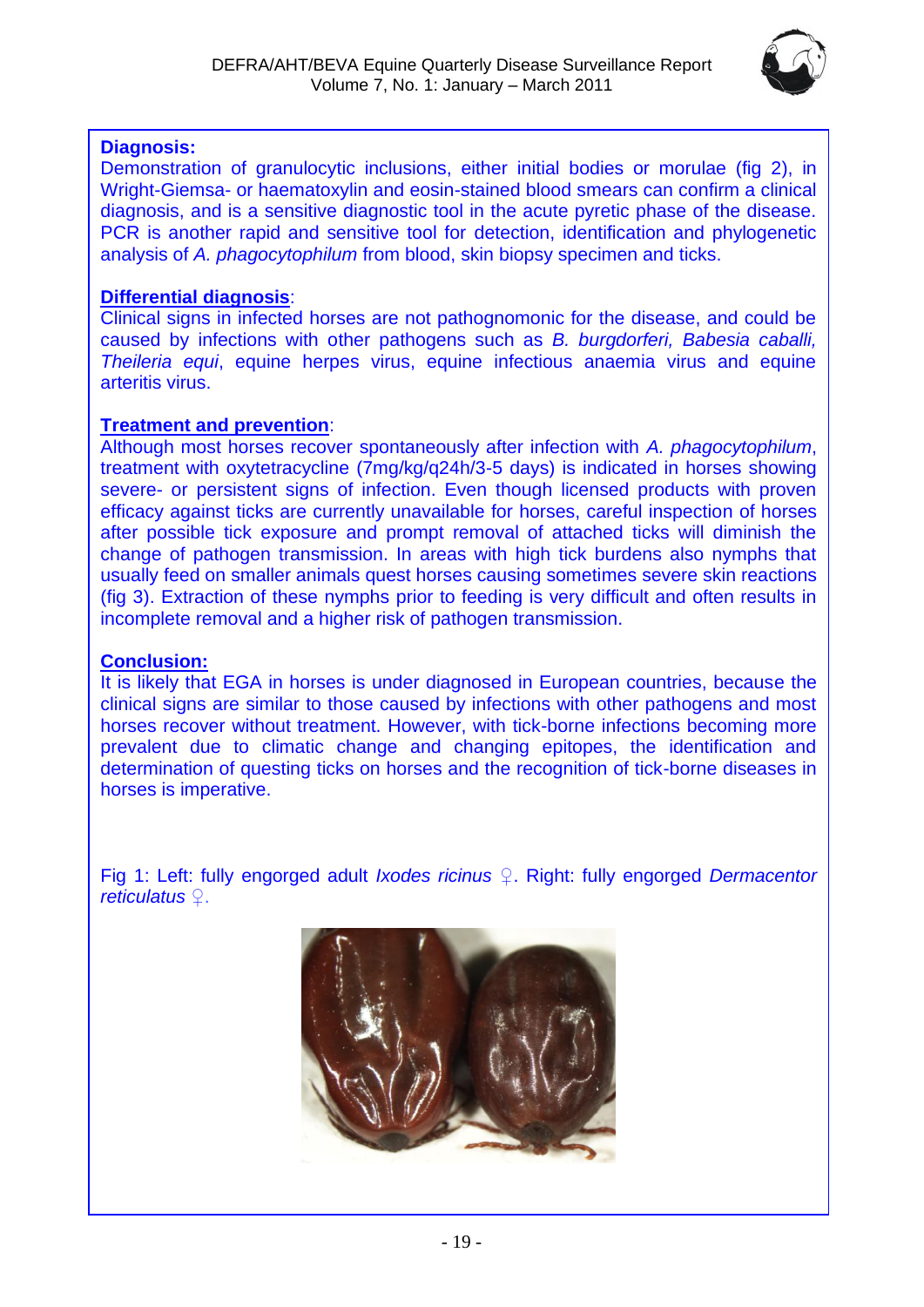

Fig 2: Microscopic view of a stained blood smear with an *A. phagocytophilum* morula visible in a neutrophil



Fig 3: Clearly visible skin reactions located on the front legs in a horse covered with *Ixodes ricinus* nymphs after a ride in the forest. A fipronil containing fluid was administered locally and the nymphs fell of the next day.



Courtesy Dr Linda van de Wollenberg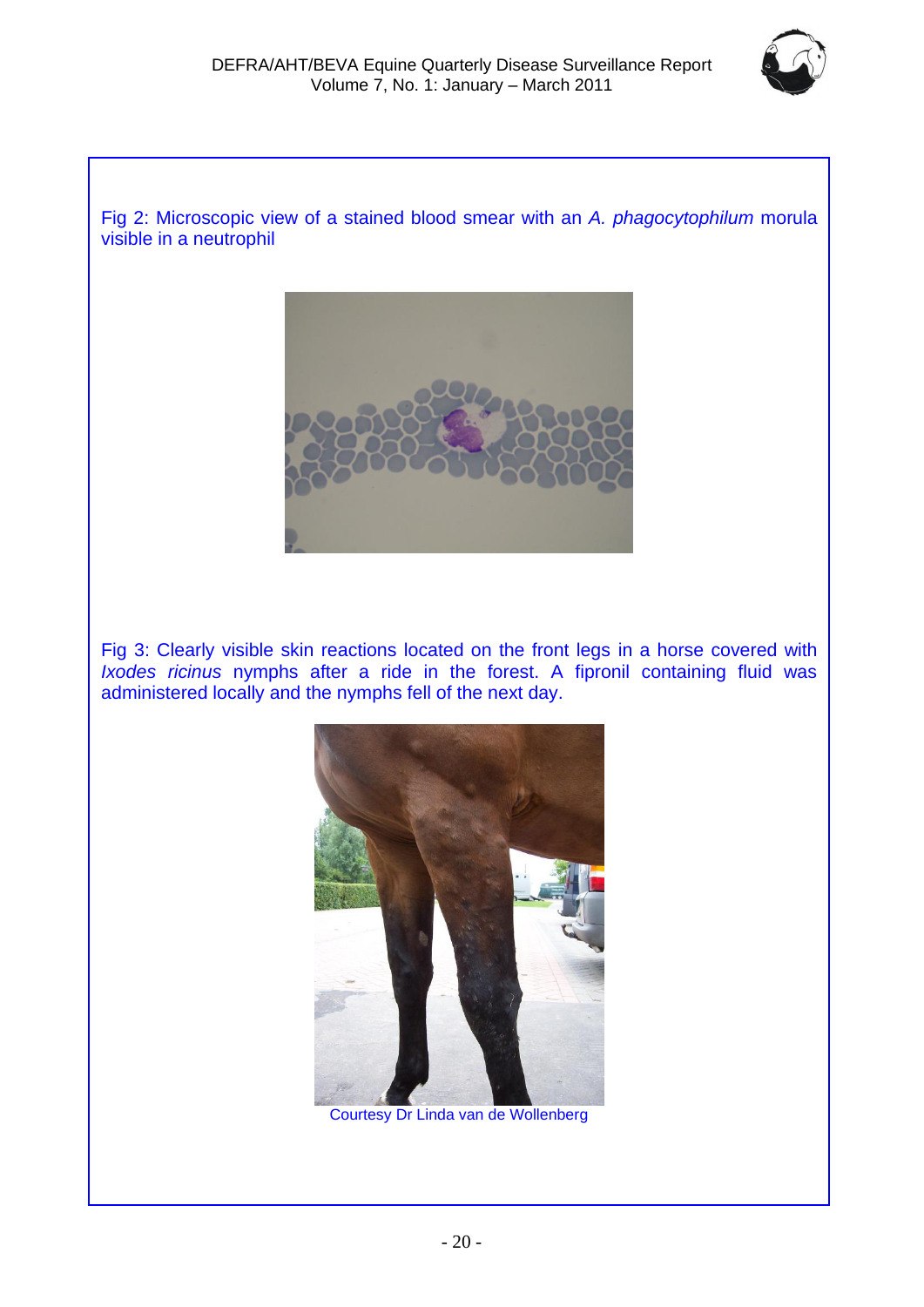

# **Further reading**

Butler, C. M., Nijhof, A. M., Jongejan, F. & van der Kolk, J. H. (2008) *Anaplasma phagocytophilum* infection in horses in the Netherlands. Veterinary Record 162, 216- 218

Chang, Y. F., McDonough, S. P., Chang, C. F., Shin, K. S., Yen, W. and Divers, T. (2000) Human granulocytic ehrlichiosis agent infection in a pony vaccinated with a *Borrelia burgdorferi* recombinant OspA vaccine and challenged by exposure to naturally infected ticks. Clinical and Diagnostic Laboratory Immunology 7, 68-71

Engvall, E. O. & Egenvall, A. Granulocytic ehrlichiosis in Swedish dogs and horses. (2002) International Journal of Medical Microbiology 291, 100-103

Halos L, Vourc'h G, Cotte V, Gasqui P, Barnouin J, Boulous HJ, Vayssier-Taussat M. (2006) Prevalence of *[Anaplasma phagocytophilum](http://www.ncbi.nlm.nih.gov/pubmed/17114729)*, Rickettsia sp. and *Borrelia burgdorferi* [sensu lato DNA in questing Ixodes ricinus ticks from France.](http://www.ncbi.nlm.nih.gov/pubmed/17114729) Ann N Y Acad Sci. Oct;1078:316-9.

Korbutiak, E. & Schneiders, D. Equine granulocytic ehrlichiosis in the UK. Veterinary Record (1994)135, 387-388

Ogden, N.H., Woldehiwet, Z., and Hart, C.A. (1998) Granulocytic ehrlichiosis: an emerging or rediscovered tick-borne disease? J Med Microbiol 47: 475–482.

[Wirtgen,](http://veterinaryrecord.bmj.com/search?author1=M.+Wirtgen&sortspec=date&submit=Submit) [M.](http://veterinaryrecord.bmj.com/content/168/7/195.full#aff-1#aff-1), [Nahayo,](http://veterinaryrecord.bmj.com/search?author1=A.+Nahayo&sortspec=date&submit=Submit) A., Linden, A., [Garigliany,](http://veterinaryrecord.bmj.com/search?author1=M.+Garigliany&sortspec=date&submit=Submit) M., and [Desmecht,](http://veterinaryrecord.bmj.com/search?author1=D.+Desmecht&sortspec=date&submit=Submit) D. (2011) Tickborne Diseases Detection of *Anaplasma phagocytophilum* in *Dermacentor reticulatus* ticks. Veterinary Record 168:195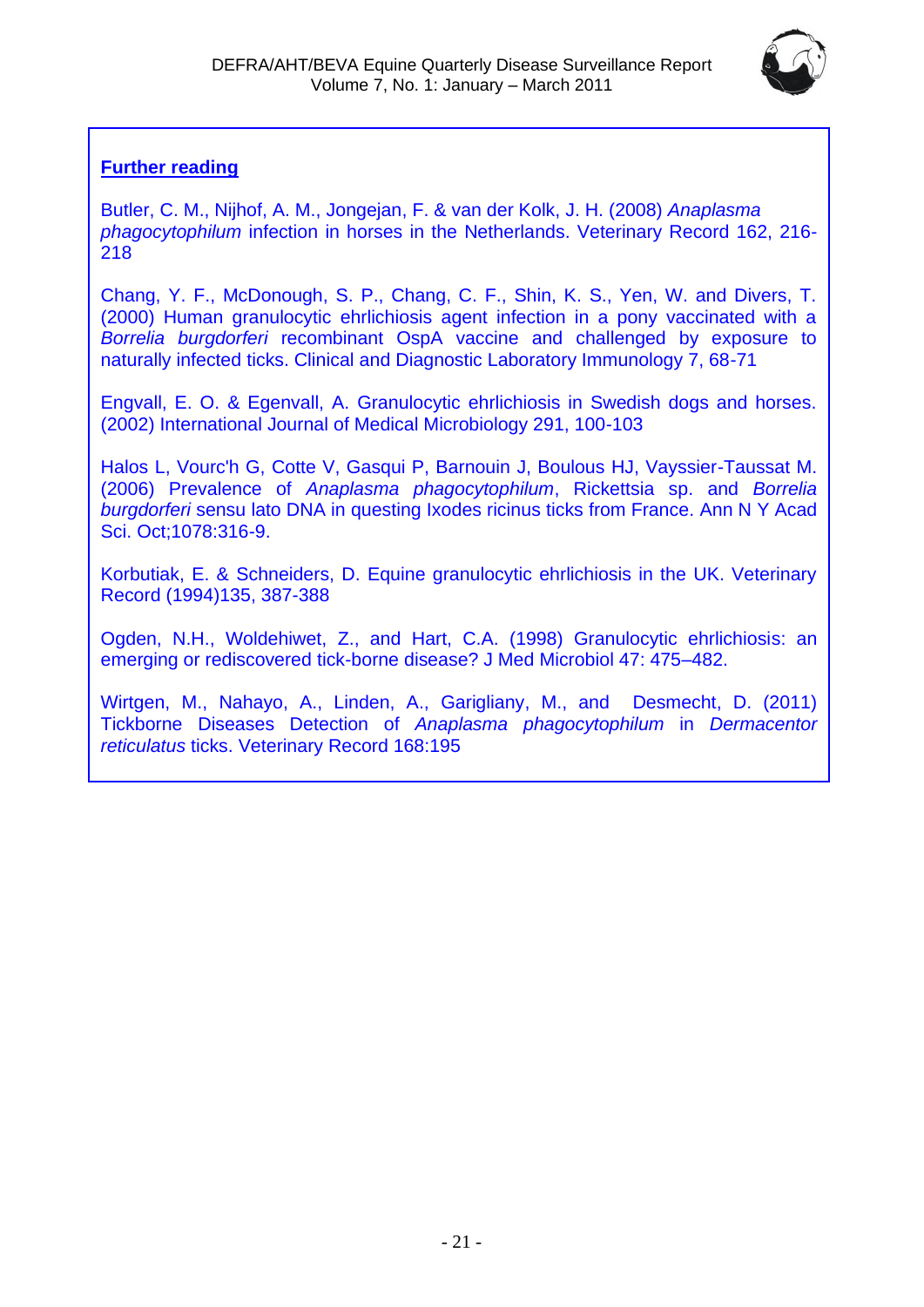

# **Report on Post-mortem Examinations for the First Quarter 2011**

# <span id="page-21-0"></span>**East Anglia**

*A total of 54 cases were examined including 49 aborted fetuses.*

Of the aborted fetuses examined this quarter, umbilical cord torsion was suspected as the precipitating cause in 14 of 49 cases. Premature placental separation was found to be the cause of 5 abortions, whereas placental insufficiency was the underlying cause in one case of abortion. Placentitis was found to be the cause of 8 abortions, whereas EHV-1 was confirmed by virus isolation and PCR in placenta and fetal tissues in six abortions. No definitive cause was determined for fourteen cases of abortion, however infectious agents were excluded.

There were five cases of neonatal death reported in this quarter. Three cases were associated with dystocia and the remaining two cases presented a congenital anomaly (a ventricular septal defect and a congenital pericardial diaphragmatic defect with small intestinal herniation).

Following neurological disease a mare was euthanased and EHV-1 was confirmed by PCR and virus isolation in spinal cord samples.

Eight horses were examined following gastrointestinal disease. Causes of death were as follows: single cases of epiploic foramen strangulation, intestinal herniation due to diaphragmatic rupture, peritonitis due to caecal base rupture following foaling, inflammatory bowel disease, colon torsion, and typhlocolitis.

Following respiratory signs, a horse was euthanased and diagnosed with pleuropneumonia associated with oesophageal choke.

The two cardiac cases reported in this quarter include a case of vegetative endocarditis and cardiomegaly with pulmonary artery rupture.

Other cases reported include four welfare/neglect cases (one of them presented with laminitis, two were emaciated of which one was unable to rise, and one case presented with severe osteoarthritis of the left carpal joint).

#### <span id="page-21-1"></span>**Home Counties**

*Fifteen cases were examined in this quarter.*

One neonatal death was examined in this quarter, and associated with wry nose and hermaphroditism.

One neurological case that was euthanased was reported in this quarter; the cause of disease was equine neuroaxonal dystrophy.

The seven cases of gastrointestinal disease reported include three cases of colic (within these a case of diaphragmatic rupture, a case of peritonitis, and a colic case without a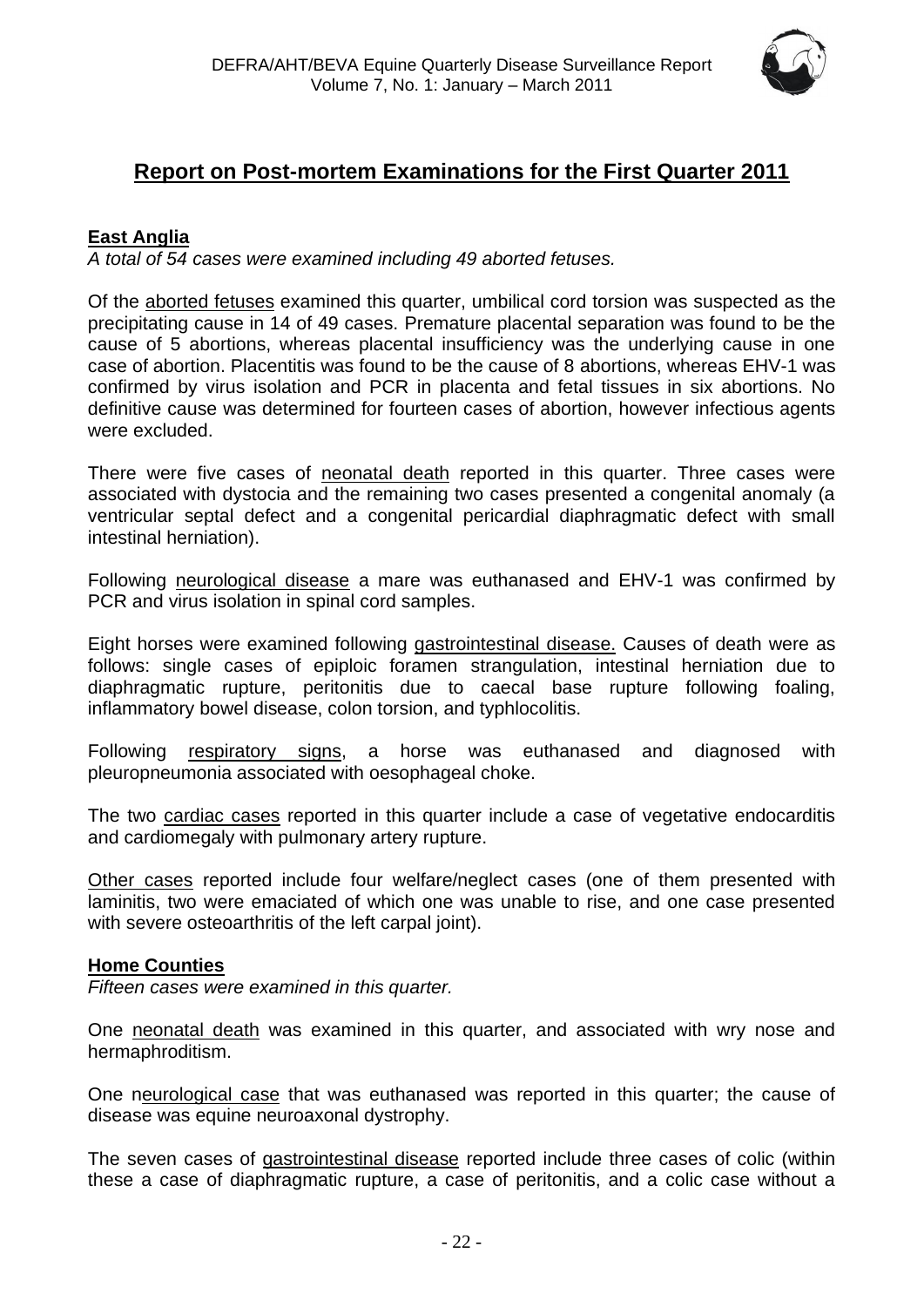

definite diagnosis, one case of caeco-colon intussusception, one case of ileus, and one case of gastric rupture with associated peritonitis.

One respiratory case that was euthanased was reported in this quarter; the cause of disease was aspiration pneumonia and colic.

There was only one case of neoplasia reported in this quarter; a horse with a lymphoma.

Two musculoskeletal cases were reported: one presented a C6 cervical stenosis whereas the second presented with multiple skeletal malformation.

One euthanased neglect case was reported

The cause of death for the last case reported in this quarter was bleeding associated with hepatic capsule rupture and vena cava thrombosis.

#### <span id="page-22-0"></span>**South West**

*Eight cases were examined in this quarter*.

One case was examined following gastrointestinal disease. This case presented with diarrhoea of undetermined cause.

Three cases of musculoskeletal disease were reported; post-mortem examination revealed one fractured right ilium, and two chronic laminitis cases

Following respiratory signs, two horses were euthanased; one was diagnosed with pulmonary fibrosis and the other case revealed a bilateral guttural pouch mycosis.

Hepatic disease due to hydatid cysts in the liver (and the lung) was reported to be the cause of death in a case following post-mortem examination.

One euthanased neglect case with poor bodily condition, ventral oedema and hindquarter faecal staining was reported

## <span id="page-22-1"></span>**Northern England**

*Seven cases including 1 abortion were examined in this quarter.*

One aborted fetus was examined this quarter; umbilical cord torsion was suspected as the precipitating cause.

Four gastrointestinal cases were reported in this quarter. The causes of death were as follows: one ileocaecal intussusception, two right dorsal displacements of the left colon, and one pedunculated lipoma.

A single musculoskeletal case was reported and it was diagnosed with laminitis.

One hepatic disease case was examined this quarter and diagnosed with hyperlipaemia.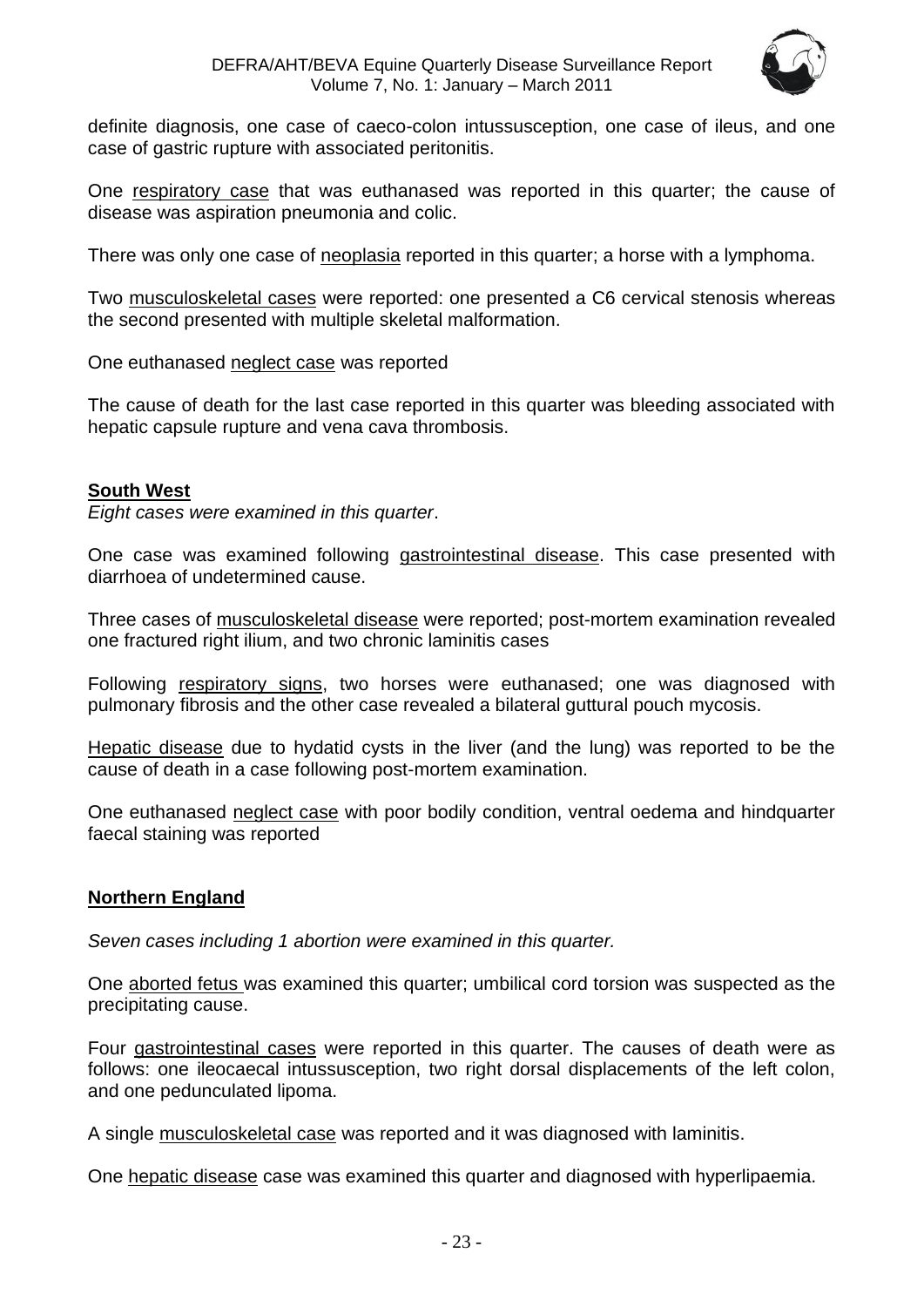

# <span id="page-23-0"></span>**West Midlands**

*No cases were examined in this quarter*.

# <span id="page-23-1"></span>**Scotland**

*Sixteen post-mortem examinations were reported in this quarter.* 

Two gastrointestinal cases were reported in this quarter, including a case of mural abscess and ulceration of the left colon, and a case of gastric ulceration.

Two respiratory cases that were euthanased were reported in this quarter; one case was diagnosed with suppurative pleuropneumonia and nephrosis, and the other case was diagnosed with fibrino-suppurative pleuropneumonia.

Twelve musculoskeletal cases were reported in this quarter; including degenerative joint disease and a fractured radius.

## <span id="page-23-2"></span>**Northern Ireland**

*Three post-mortem examinations were examined in this quarter including two aborted fetuses.*

Two aborted fetuses were examined this quarter; *Leptospires* were detected by immunofluorescence in the kidney of one case. No definitive cause of abortion was determined in the other case.

One case of gastrointestinal disease in a horse with a history of unresponsive colic was reported this quarter; strangulated small intestine which had prolapsed through the omentum was detected with associated fibrinous peritonitis.